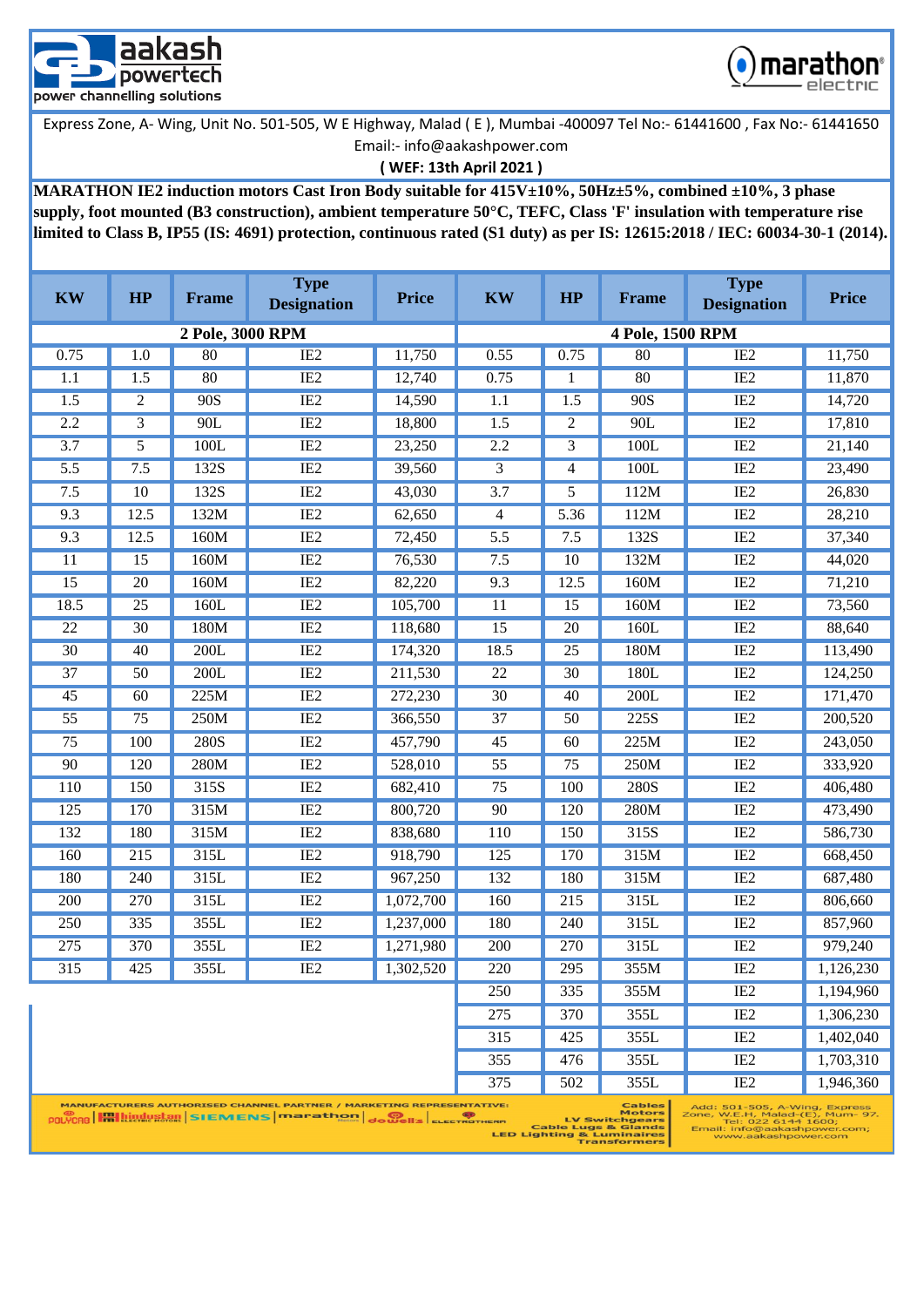



**( WEF: 13th April 2021 )**

**MARATHON IE2 induction motors Cast Iron Body suitable for 415V±10%, 50Hz±5%, combined ±10%, 3 phase supply, foot mounted (B3 construction), ambient temperature 50°C, TEFC, Class 'F' insulation with temperature rise limited to Class B, IP55 (IS: 4691) protection, continuous rated (S1 duty) as per IS: 12615:2018 / IEC: 60034-30-1 (2014).**

| <b>KW</b>        | HP               | <b>Frame</b>     | <b>Type</b><br><b>Designation</b> | <b>Price</b> | <b>KW</b>        | HP               | Frame             | <b>Type</b><br><b>Designation</b> | <b>Price</b> |
|------------------|------------------|------------------|-----------------------------------|--------------|------------------|------------------|-------------------|-----------------------------------|--------------|
|                  |                  | 6 Pole, 1000 RPM |                                   |              |                  |                  | 8 Pole, 750 RPM   |                                   |              |
| 0.37             | 0.5              | 80               | IE <sub>2</sub>                   | 12,740       | 0.37             | 0.5              | 90S               | IE2                               | 15,460       |
| 0.55             | 0.75             | 80               | IE2                               | 13,110       | 0.55             | 0.75             | 90L               | IE2                               | 16,940       |
| 0.75             | $\mathbf{1}$     | 90S              | IE2                               | 14,720       | 0.75             | 1                | 100L              | IE2                               | 20,770       |
| 1.1              | $\overline{1.5}$ | 90L              | IE2                               | 16,080       | 1.1              | $\overline{1.5}$ | 100L              | IE2                               | 25,350       |
| $\overline{1.5}$ | $\overline{2}$   | 100L             | IE2                               | 23,250       | 1.5              | 2                | 112M              | IE2                               | 29,300       |
| 2.2              | 3                | 112M             | IE2                               | 24,730       | 2.2              | $\overline{3}$   | 132S              | IE2                               | 38,820       |
| 3                | 4                | 132S             | IE2                               | 37,220       | $\overline{3.7}$ | 5                | 160M              | IE2                               | 60,460       |
| $\overline{3.7}$ | 5                | 132S             | IE2                               | 38,450       | 5.5              | 7.5              | 160M              | IE2                               | 75,540       |
| $\overline{5.5}$ | 7.5              | 132M             | IE2                               | 47,350       | 7.5              | $\overline{10}$  | 160L              | IE2                               | 95,810       |
| 7.5              | 10               | 160M             | IE2                               | 72,200       | 9.3              | 12.5             | 180M              | IE2                               | 124,620      |
| 9.3              | 12.5             | 160L             | IE2                               | 78,660       | $\overline{11}$  | $\overline{15}$  | 180L              | IE2                               | 131,420      |
| $\overline{11}$  | $\overline{15}$  | 160L             | IE2                               | 88,890       | $\overline{15}$  | $\overline{20}$  | 200L              | IE2                               | 184,950      |
| 15               | 20               | 180L             | IE2                               | 116,090      | 18.5             | 25               | $\overline{225S}$ | IE2                               | 237,360      |
| 18.5             | 25               | 200L             | IE2                               | 165,660      | $\overline{22}$  | $\overline{30}$  | 225M              | IE2                               | 285,330      |
| $\overline{22}$  | $\overline{30}$  | 200L             | IE2                               | 178,400      | $\overline{30}$  | 40               | 250M              | IE2                               | 385,220      |
| $\overline{30}$  | 40               | 225M             | IE2                               | 254,920      | 37               | 50               | 280S              | IE2                               | 502,290      |
| $\overline{37}$  | 50               | 250M             | IE2                               | 342,820      | 45               | 60               | 280M              | IE2                               | 580,420      |
| $\overline{45}$  | 60               | <b>280S</b>      | IE2                               | 410,690      | $\overline{55}$  | $\overline{75}$  | 315S              | IE2                               | 703,310      |
| 55               | $\overline{75}$  | 280M             | IE2                               | 471,630      | 75               | 100              | 315M              | IE2                               | 873,290      |
| $\overline{75}$  | 100              | 315S             | IE2                               | 575,970      | 90               | 120              | 315L              | IE2                               | 990,120      |
| 90               | 120              | 315M             | IE2                               | 720,620      | 110              | 150              | 315L              | IE2                               | 1,048,100    |
| 110              | 150              | 315M             | IE2                               | 803,570      | 125              | 170              | 355S              | IE2                               | 1,151,570    |
| 125              | 170              | 315L             | IE2                               | 875,890      | 132              | 180              | 355S              | IE2                               | 1,214,370    |
| 132              | 180              | 315L             | IE2                               | 938,070      | 150              | 200              | 355M              | IE2                               | 1,303,630    |
| 160              | 215              | 315L             | IE2                               | 976,770      | 160              | 215              | 355M              | IE2                               | 1,410,810    |
| 160              | 215              | 355S             | IE <sub>2</sub>                   | 982,820      | 180              | 240              | 355L              | IE <sub>2</sub>                   | 1,447,530    |
| 180              | 240              | 355M             | IE <sub>2</sub>                   | 1,131,170    | 200              | 270              | 355L              | IE2                               | 1,550,630    |
| 200              | 270              | 355M             | IE <sub>2</sub>                   | 1,158,370    | 220              | 300              | 355L              | IE <sub>2</sub>                   | 2,203,250    |
| 220              | 300              | 355L             | IE <sub>2</sub>                   | 1,193,110    | 250              | 335              | 355L              | IE <sub>2</sub>                   | 2,481,780    |
| 250              | 335              | 355L             | IE <sub>2</sub>                   | 1,275,690    |                  |                  |                   |                                   |              |
| 275              | 370              | 355L             | IE <sub>2</sub>                   | 1,550,630    |                  |                  |                   |                                   |              |
| 315              | 425              | 355L             | IE2                               | 1,919,530    |                  |                  |                   |                                   |              |

**MANUFACTURERS AUTHORISED CHANNEL PARTNER / MARKETING REPRESENTATIVE: POLYCAB HILLICAR RESERVENS MARACHERS** dowell's ELECTROTHERM

**Cables**<br>Motors

Motors<br>Es LV Switchgears<br>LED Lighting & Luminaires<br>LED Lighting & Luminaires<br>Transformers

Add: 501-505, A-Wing, Express<br>Zone, W.E.H, Malad-(E), Mum- 97.<br>Tel: 022 6144 1600;<br>Email: Info@aakashpower.com;<br>www.aakashpower.com;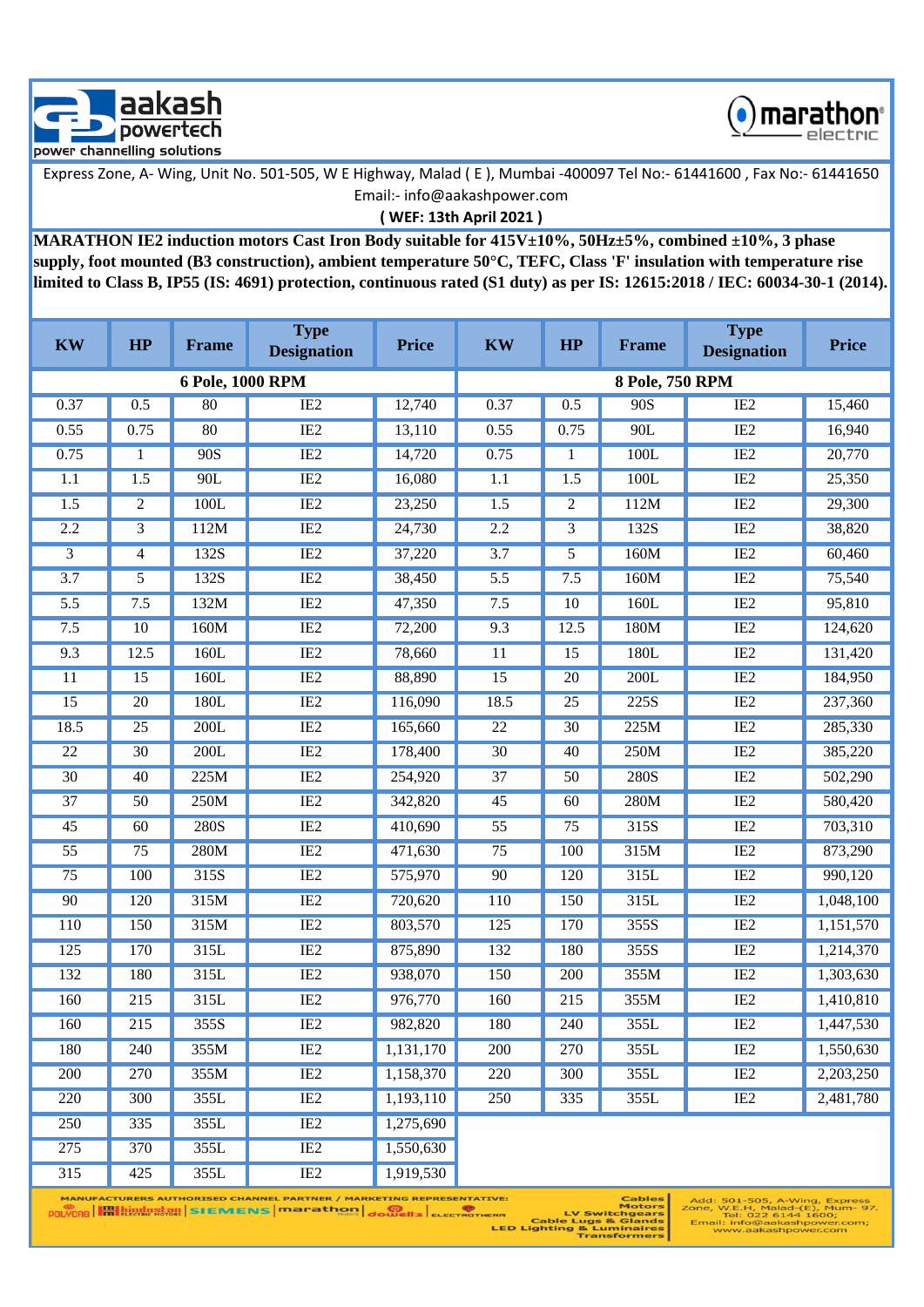



**( WEF: 13th April 2021 )**

**MARATHON IE3 induction motors Cast Iron Body suitable for 415V±10%, 50Hz±5%, combined ±10%, 3 phase supply, foot mounted (B3 construction), ambient temperature 50°C, TEFC, Class 'F' insulation with temperature rise limited to Class B, IP55 (IS: 4691) protection, continuous rated (S1 duty) Performance IS: 12615:2018 / IEC: 60034-30-1 (2014).**

| <b>KW</b>        | HP             | <b>Frame</b> | <b>Type</b><br><b>Designation</b> | <b>Price</b> | <b>KW</b>       | HP   | <b>Frame</b> | <b>Type</b><br><b>Designation</b> | <b>Price</b> |
|------------------|----------------|--------------|-----------------------------------|--------------|-----------------|------|--------------|-----------------------------------|--------------|
|                  |                |              | 2 Pole, 3000 RPM                  |              |                 |      |              | 4 Pole, 1500 RPM                  |              |
| 0.37             | 0.5            | 80           | IE <sub>3</sub>                   | 12,990       | 0.37            | 0.5  | 80           | IE <sub>3</sub>                   | 13,480       |
| 0.55             | 0.75           | 80           | IE3                               | 12,990       | 0.55            | 0.75 | 80           | IE3                               | 13,480       |
| 0.75             | 1              | 80           | IE3                               | 13,480       | 0.75            | 1    | 80           | IE3                               | 13,600       |
| 1.1              | 1.5            | 80           | IE3                               | 14,590       | 1.1             | 1.5  | 90S          | IE3                               | 16,820       |
| 1.5              | $\overline{c}$ | 90S          | IE <sub>3</sub>                   | 16,820       | 1.5             | 2    | 90L          | IE3                               | 20,530       |
| 2.2              | 3              | 90L          | IE3                               | 21,520       | 2.2             | 3    | 100L         | IE3                               | 24,360       |
| 3                | 4              | 100L         | IE3                               | 26,340       | 3               | 4    | 100L         | IE3                               | 28,180       |
| $\overline{3.7}$ | 5              | 112M         | IE3                               | 27,570       | 3.7             | 5    | 112M         | IE3                               | 30,910       |
| 5.5              | 7.5            | 132S         | IE3                               | 43,640       | 5.5             | 7.5  | 132S         | IE3                               | 42,900       |
| 7.5              | 10             | 132S         | IE <sub>3</sub>                   | 45,130       | 7.5             | 10   | 132M         | IE <sub>3</sub>                   | 50,690       |
| 9.3              | 12.5           | 160M         | IE3                               | 76,030       | 9.3             | 12.5 | 160M         | IE3                               | 79,000       |
| 11               | 15             | 160M         | IE3                               | 78,750       | 11              | 15   | 160M         | IE3                               | 81,720       |
| 15               | 20             | 160M         | IE <sub>3</sub>                   | 92,350       | 15              | 20   | 160L         | IE3                               | 99,650       |
| 18.5             | 25             | 160L         | IE <sub>3</sub>                   | 118,680      | 18.5            | 25   | 180M         | IE3                               | 127,460      |
| 22               | 30             | 180M         | IE3                               | 131,670      | 22              | 30   | 180L         | IE3                               | 139,580      |
| 30               | 40             | 200L         | IE3                               | 195,700      | 30              | 40   | 200L         | IE3                               | 192,610      |
| 37               | 50             | 200L         | IE3                               | 237,610      | 37              | 50   | 225SX        | IE <sub>3</sub>                   | 225,250      |
| 45               | 60             | 225M         | IE3                               | 305,850      | 45              | 60   | 225MX        | IE3                               | 272,970      |
| $\overline{55}$  | 75             | 250M         | IE3                               | 411,680      | $\overline{55}$ | 75   | 250MX        | IE3                               | 375,080      |
| 75               | 100            | 280S         | IE3                               | 514,160      | 75              | 100  | 280S         | IE3                               | 456,550      |
| 90               | 120            | 280M         | IE3                               | 593,030      | 90              | 120  | 280M         | IE3                               | 531,840      |
| 110              | 150            | 315S         | IE3                               | 749,170      | 110             | 150  | 315S         | IE3                               | 644,090      |
| 125              | 170            | 315M         | IE <sub>3</sub>                   | 878,980      | 125             | 170  | 315S         | IE <sub>3</sub>                   | 733,720      |
| 132              | 180            | 315M         | IE3                               | 920,760      | 132             | 180  | 315M         | IE3                               | 754,740      |
| 160              | 215            | 315L         | IE <sub>3</sub>                   | 1,008,540    | 160             | 215  | 315L         | IE3                               | 954,510      |
| 180              | 240            | 315L         | IE3                               | 1,061,700    | 180             | 240  | 315L         | IE3                               | 1,031,780    |
| 200              | 270            | 315L         | IE <sub>3</sub>                   | 1,177,410    | 200             | 270  | 315L         | IE <sub>3</sub>                   | 1,074,920    |
| 225              | 300            | 355M         | IE <sub>3</sub>                   | 1,246,020    | 225             | 300  | 355M         | IE3                               | 1,327,000    |
| 250              | 335            | 355M         | IE3                               | 1,318,960    | 250             | 335  | 355M         | IE3                               | 1,353,580    |
| 275              | 370            | 355L         | IE3                               | 1,396,230    | 275             | 335  | 355L         | IE3                               | 1,433,930    |
| 315              | 425            | 355L         | IE3                               | 1,429,850    | 315             | 425  | 355L         | IE3                               | 1,539,140    |
| 355              | 476            | 355L         | IE3                               | 1,736,940    | 355             | 475  | 355L         | IE3                               | 1,869,830    |
| 375              | 502            | 355L         | IE3                               | 1,984,190    | 375             | 500  | 355L         | IE3                               | 2,136,620    |

POLYCRO **Hallingustan** SIEMENS marathon dowell's ELECTROTIC

able:<br>Motor:<br>ERM Cable Lugs & Gland:<br>LED Lighting & Luminaire:<br>Transformer:

້ິງ7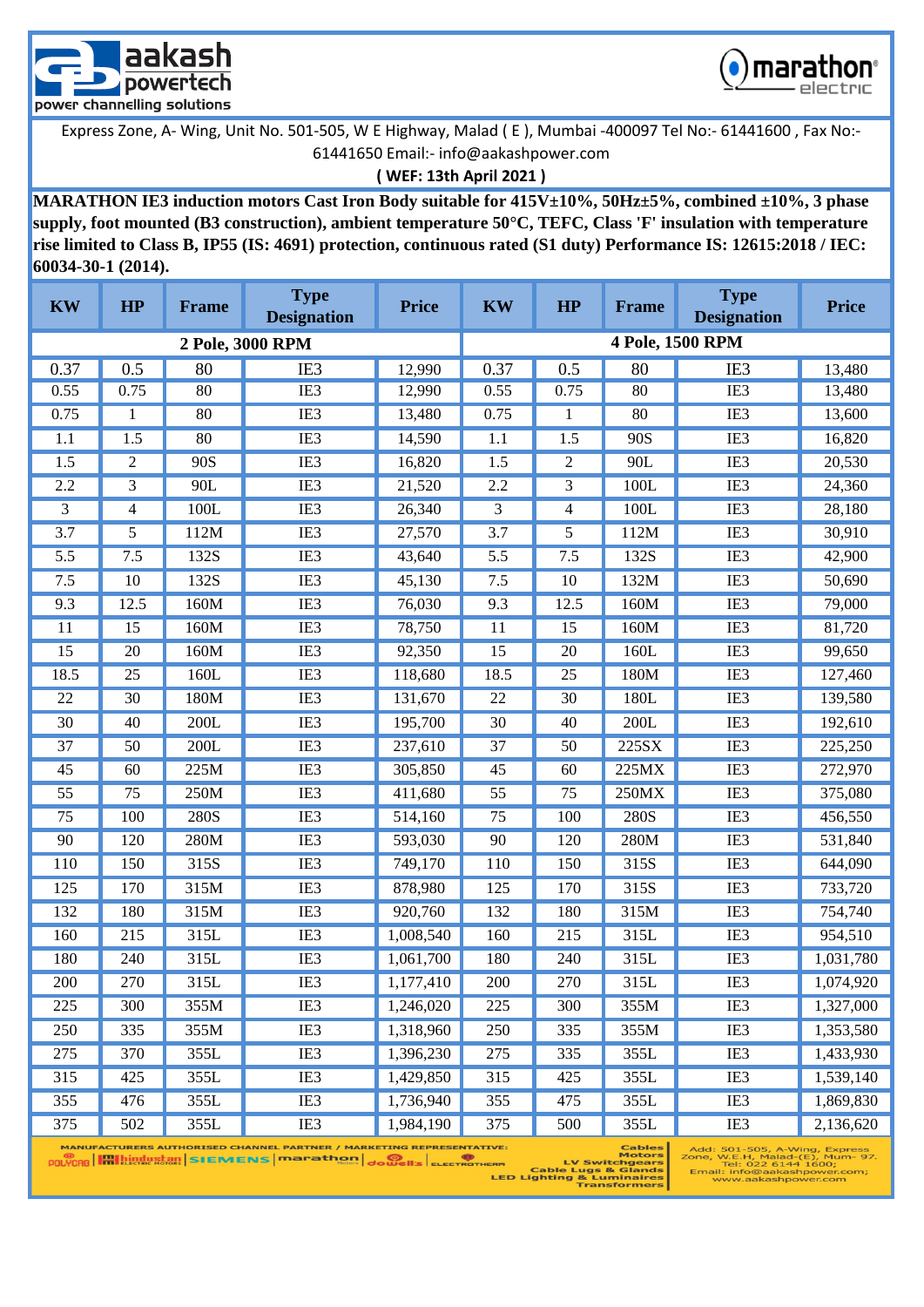



**( WEF: 13th April 2021 )**

**MARATHON IE3 induction motors Cast Iron Body suitable for 415V±10%, 50Hz±5%, combined ±10%, 3 phase supply, foot mounted (B3 construction), ambient temperature 50°C, TEFC, Class 'F' insulation with temperature rise limited to Class B, IP55 (IS: 4691) protection, continuous rated (S1 duty) Performance IS: 12615:2018 / IEC: 60034-30-1 (2014).**

| <b>KW</b>      | HP             | Frame  | <b>Type</b><br><b>Designation</b> | <b>Price</b> | <b>KW</b> | HP | <b>Frame</b> | <b>Type</b><br><b>Designation</b> | <b>Price</b> |
|----------------|----------------|--------|-----------------------------------|--------------|-----------|----|--------------|-----------------------------------|--------------|
|                |                |        | 6 Pole, 1000 RPM                  |              |           |    |              | 8 Pole, 750 RPM                   |              |
| 0.75           | $\mathbf{1}$   | 90S    | IE3                               | 16,940       |           |    |              |                                   |              |
| 1.1            | 1.5            | 90L    | IE3                               | 18,550       |           |    |              |                                   |              |
| 1.5            | $\sqrt{2}$     | 100L   | IE3                               | 28,440       |           |    |              |                                   |              |
| 2.2            | 3              | 112M   | IE3                               | 30,050       |           |    |              |                                   |              |
| $\overline{3}$ | $\overline{4}$ | 132S   | IE3                               | 41,670       |           |    |              |                                   |              |
| 3.7            | 5              | 132S   | IE3                               | 44,260       |           |    |              |                                   |              |
| 5.5            | $7.5\,$        | 132M   | IE3                               | 54,400       |           |    |              |                                   |              |
| 7.5            | $10\,$         | 160M   | IE3                               | 81,100       |           |    |              | JUJ                               |              |
| 9.3            | 12.5           | 160L   | IE3                               | 88,400       |           |    |              |                                   |              |
| 11             | 15             | 160L   | IE3                               | 99,770       |           |    |              |                                   |              |
| 15             | $20\,$         | 180L   | IE3                               | 130,310      |           |    |              |                                   |              |
| 18.5           | 25             | 200L   | IE3                               | 186,180      |           |    |              |                                   |              |
| 22             | 30             | $200L$ | IE3                               | 204,730      |           |    |              |                                   |              |
| 30             | 40             | 225M   | IE3                               | 286,320      |           |    |              |                                   |              |
| 37             | 50             | 250M   | IE3                               | 385,100      |           |    |              |                                   |              |
| 45             | 60             | 280S   | IE3                               | 461,250      |           |    |              | ON RE                             |              |
| 55             | 75             | 280M   | IE3                               | 529,740      |           |    |              |                                   |              |
| $75\,$         | 100            | 315SX  | IE3                               | 632,220      |           |    |              |                                   |              |
| 90             | 120            | 315M   | IE3                               | 791,080      |           |    |              |                                   |              |
| 110            | 150            | 315L   | IE3                               | 882,190      |           |    |              |                                   |              |
| 125            |                | 315L   | IE3                               | 961,440      |           |    |              |                                   |              |
| 132            | 180            | 315L   | IE3                               | 1,029,800    |           |    |              |                                   |              |
| 160            | 215            | 355M   | IE3                               | 1,072,200    |           |    |              |                                   |              |
| 180            | 240            | 355M   | IE3                               | 1,309,940    |           |    |              |                                   |              |
| 200            | 270            | 355M   | IE3                               | 1,375,330    |           |    |              |                                   |              |
| 225            | 200            | 355L   | IE3                               | 1,433,930    |           |    |              | RICH                              |              |
| 250            | 335            | 355L   | IE3                               | 1,505,630    |           |    |              |                                   |              |
| 275            | 370            | 355L   | IE3                               | 1,702,070    |           |    |              |                                   |              |
| 315            | 425            | 355L   | IE3                               | 2,107,070    |           |    |              |                                   |              |

MANUFACTURERS AUTHORISED CHANNEL PARTNER / MARKETING REPRESENTATIVE

Add: 501-505, A-Wing, Express<br>Zone, W.E.H, Malad-(E), Mum- 97.<br>Tel: 022 6144 1600;<br>Email: info@aakashpower.com;<br>www.aakashpower.com

Cable:<br>Cable Lugs & Glands<br>LV Switchgear<br>LED Lighting & Luminaire<br>Transformer:<br>Transformer: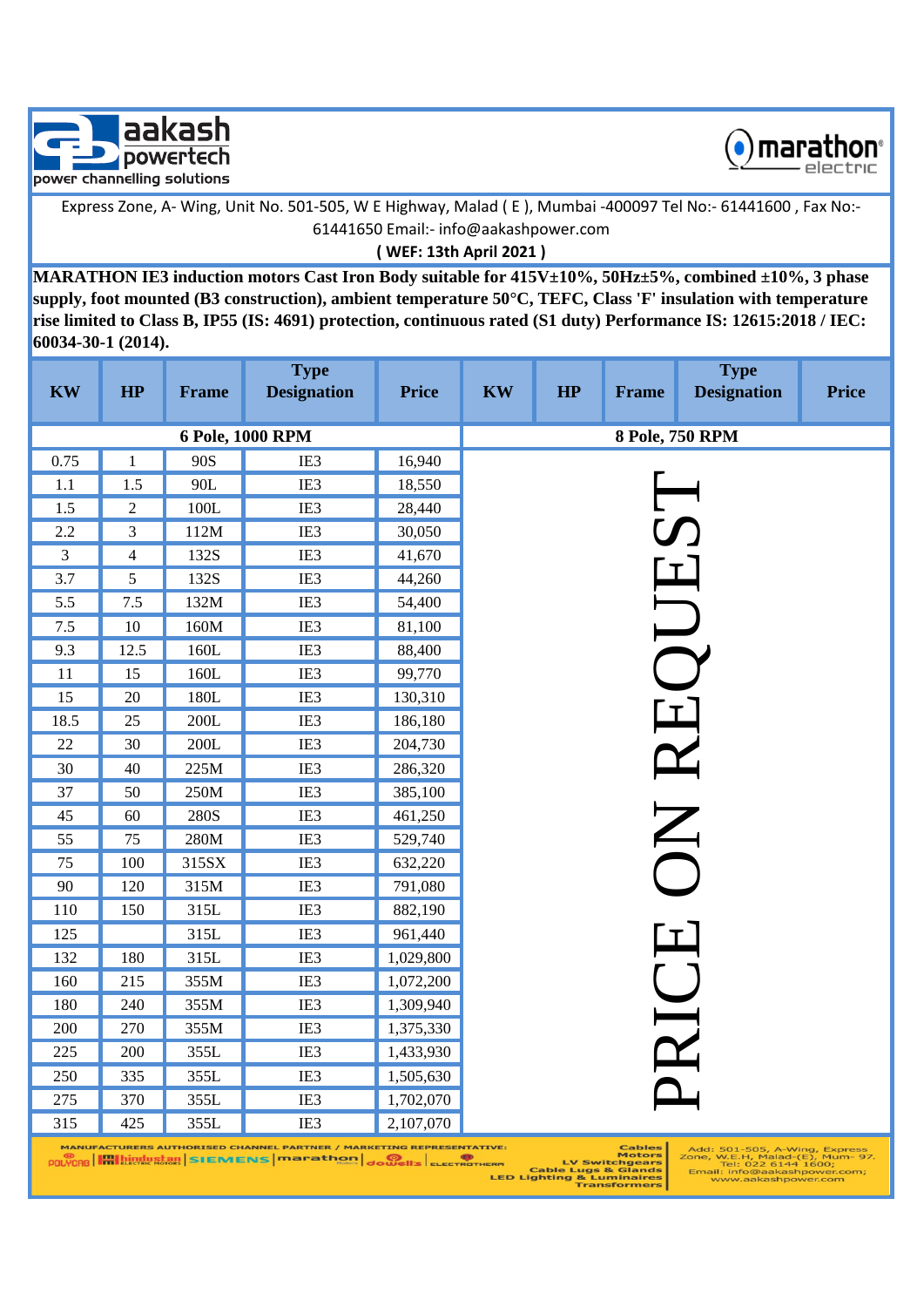



**( WEF: 13th April 2021 )**

**MARATHON Flameproof IE2 induction motors suitable for 415V±10%, 50Hz±5%, combined ±10%, 3 phase supply, foot mounted (B3 construction), ambient temperature 50°C, TEFC, Class 'F' insulation, IP55 protection, continuous rated (S1 duty) with bare shaft & key as per IEC: 60034-1 & suitable for gas group IIB as per IS/IEC:60079-1. Performance IS:12615:2018 / IEC 60034 - 30 - 1 (2014)**

| <b>KW</b> | HP   | <b>Frame</b>     | <b>Type</b><br><b>Designation</b> | <b>Price</b> | <b>Type</b><br><b>KW</b><br>HP<br><b>Price</b><br><b>Frame</b><br><b>Designation</b> |                |                  |                                |           |  |
|-----------|------|------------------|-----------------------------------|--------------|--------------------------------------------------------------------------------------|----------------|------------------|--------------------------------|-----------|--|
|           |      | 2 Pole, 3000 RPM |                                   |              |                                                                                      |                | 4 Pole, 1500 RPM |                                |           |  |
| 0.37      | 0.5  | 80               | Flame Proof IE2                   | 21,890       | 0.37                                                                                 | 0.5            | 80               | Flame Proof IE2                | 21,520    |  |
| 0.55      | 0.75 | 80               | Flame Proof IE2                   | 24,480       | 0.55                                                                                 | 0.75           | 80               | Flame Proof IE2                | 23,860    |  |
| 0.75      | 1    | 80               | Flame Proof IE2                   | 25,220       | 0.75                                                                                 | 1              | 80               | Flame Proof IE2                | 24,730    |  |
| 1.1       | 1.5  | 90L              | Flame Proof IE2                   | 28,320       | 1.5                                                                                  | $\overline{c}$ | 100L             | Flame Proof IE2                | 30,660    |  |
| 1.5       | 2    | 90L              | Flame Proof IE2                   | 28,930       | 2.2                                                                                  | $\overline{3}$ | 100L             | Flame Proof IE2                | 38,950    |  |
| 2.2       | 3    | 100L             | Flame Proof IE2                   | 39,440       | 3.7                                                                                  | 5              | 112M             | Flame Proof IE2                | 49,450    |  |
| 3.7       | 5    | 100L             | Flame Proof IE2                   | 50,200       | 5.5                                                                                  | 7.5            | 132M             | Flame Proof IE2                | 68,000    |  |
| 11        | 15   | 160L             | Flame Proof IE2                   | 148,350      | 7.5                                                                                  | 10             | 132M             | Flame Proof IE2                | 77,390    |  |
| 15        | 20   | 180L             | Flame Proof IE2                   | 163,680      | 11                                                                                   | 15             | 160L             | Flame Proof IE2                | 122,390   |  |
| 22        | 30   | 180L             | Flame Proof IE2                   | 220,550      | 15                                                                                   | 20             | 160L             | Flame Proof IE2                | 148,970   |  |
| 30        | 40   | 200L             | Flame Proof IE2                   | 296,830      | 18.5                                                                                 | 25             | 180L             | Flame Proof IE2                | 169,120   |  |
| 37        | 50   | 225M             | Flame Proof IE2                   | 384,480      | 22                                                                                   | 30             | 180L             | Flame Proof IE2                | 201,020   |  |
| 45        | 60   | 225M             | Flame Proof IE2                   | 488,080      | 30                                                                                   | 40             | 200L             | Flame Proof IE2                | 269,630   |  |
| 75        | 100  | 280M             | Flame Proof IE2                   | 734,580      | 37                                                                                   | 50             | 225M             | Flame Proof IE2                | 351,220   |  |
| 90        | 120  | 315M             | Flame Proof IE2                   | 794,300      | 45                                                                                   | 60             | 225M             | Flame Proof IE2                | 444,070   |  |
| 110       | 150  | 315M             | Flame Proof IE2                   | 920,270      | 55                                                                                   | 75             | 250M             | Flame Proof IE2                | 544,080   |  |
| 132       | 180  | 315M             | Flame Proof IE2                   | 1,091,120    | 75                                                                                   | 100            | 280M             | Flame Proof IE2                | 666,710   |  |
|           |      | 6 Pole, 1000 RPM |                                   |              | 280M<br>90<br>120<br>Flame Proof IE2<br>679,700                                      |                |                  |                                |           |  |
| 0.37      | 0.5  | 80               | Flame Proof IE2                   | 24,980       | 110                                                                                  | 150            | 315M             | Flame Proof IE2                | 811,480   |  |
| 0.55      | 0.75 | 90L              | Flame Proof IE2                   | 25,720       | 132                                                                                  | 180            | 315M             | Flame Proof IE2                | 982,080   |  |
| 0.75      | 1    | 90L              | Flame Proof IE2                   | 29,920       | 160                                                                                  | 215            | 315L             | Flame Proof IE2                | 1,031,280 |  |
| 1.1       | 1.5  | 100L             | Flame Proof IE2                   | 30,910       | 180                                                                                  | 240            | 315L             | Flame Proof IE2                | 1,234,400 |  |
| 1.5       | 2    | 100L             | Flame Proof IE2                   | 44,630       | 200                                                                                  | 270            | 355M             | Flame Proof IE2                | 1,471,760 |  |
| 2.2       | 3    | 112M             | Flame Proof IE2                   | 51,930       | 220                                                                                  | 300            | 355M             | Flame Proof IE2                | 2,077,650 |  |
| 3.7       | 5    | 132M             | Flame Proof IE2                   | 68,740       | 250                                                                                  | 335            | 355M             | Flame Proof IE2                | 2,140,940 |  |
| 5.5       | 7.5  | 160L             | Flame Proof IE2                   | 83,330       |                                                                                      |                |                  |                                |           |  |
| 7.5       | 10   | 160L             | Flame Proof IE2                   | 131,910      |                                                                                      |                |                  |                                |           |  |
| 11        | 15   | 160L             | Flame Proof IE2                   | 161,580      |                                                                                      |                |                  |                                |           |  |
| 15        | 20   | 160L             | Flame Proof IE2                   | 206,580      |                                                                                      |                |                  |                                |           |  |
| 18.5      | 25   | 200L             | Flame Proof IE2                   | 256,900      |                                                                                      |                |                  |                                |           |  |
| 22        | 30   | $200L$           | Flame Proof IE2                   | 278,780      |                                                                                      |                |                  |                                |           |  |
| 30        | 40   | 225M             | Flame Proof IE2                   | 278,780      |                                                                                      |                |                  |                                |           |  |
| 37        | 50   | 250M             | Flame Proof IE2                   | 561,140      |                                                                                      |                |                  | 8 Pole Motors Price On Request |           |  |
| 45        | 60   | 280M             | Flame Proof IE2                   | 651,630      |                                                                                      |                |                  |                                |           |  |
| 75        | 100  | 315M             | Flame Proof IE2                   | 824,210      |                                                                                      |                |                  |                                |           |  |
| 90        | 120  | 315M             | Flame Proof IE2                   | 966,510      |                                                                                      |                |                  |                                |           |  |
| 110       | 150  | 315M             | Flame Proof IE2                   | 1,059,590    |                                                                                      |                |                  |                                |           |  |

MANUFACTURERS AUTHORISED CHANNEL PARTNER / MARKETING REPRESENTATIVE: 

IVE: Cables<br>ERM LV Switchgears<br>Cable Lugs & Glands<br>LED Lighting & Luminaires<br>Transformers

Add: 501-505, A-Wing, Express<br>Zone, W.E.H, Malad-(E), Mum- 97.<br>Tel: 022 6144 1600;<br>Email: info@aakashpower.com;<br>www.aakashpower.com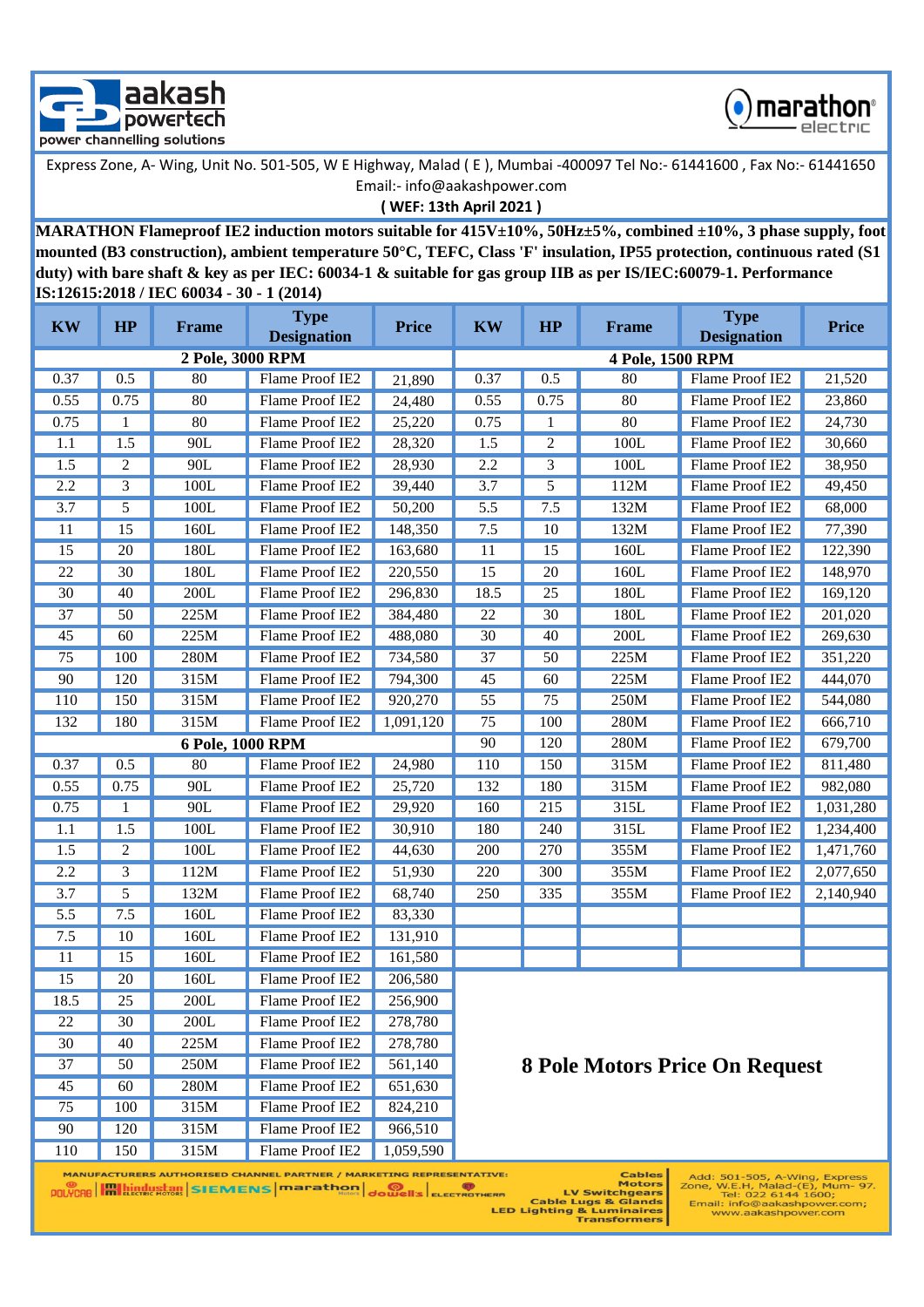



**( WEF: 13th April 2021 )**

**MARATHON Flameproof IE1 induction motors suitable for 415V±10%, 50Hz±5%, combined ±10%, 3 phase supply, foot mounted (B3 construction), ambient temperature 50°C, TEFC, Class 'F' insulation, IP55 protection, continuous rated (S1 duty) with bare shaft & suitable for gas group IIB as per IS/IEC:60079-1.**

| <b>KW</b>        | <b>HP</b>        | Frame           | <b>Type</b><br><b>Designation</b> | <b>Price</b> | <b>KW</b>        | HP               | <b>Frame</b>    | <b>Type</b><br><b>Designation</b> | <b>Price</b> |
|------------------|------------------|-----------------|-----------------------------------|--------------|------------------|------------------|-----------------|-----------------------------------|--------------|
|                  |                  |                 | 2 Pole, 3000 RPM                  |              |                  |                  |                 | 4 Pole, 1500 RPM                  |              |
| 0.37             | 0.5              | 80              | <b>IE1 FLP</b>                    | 19,420       | 0.37             | 0.5              | $\overline{71}$ | <b>IE1 FLP</b>                    | 19,080       |
| 0.55             | 0.75             | 80              | <b>IE1 FLP</b>                    | 21,720       | 0.55             | 0.75             | 80              | <b>IE1 FLP</b>                    | 21,180       |
| 0.75             | $\mathbf{1}$     | 80              | <b>IE1 FLP</b>                    | 22,370       | 0.75             | $\mathbf{1}$     | 80              | <b>IE1 FLP</b>                    | 21,940       |
| $\overline{1.1}$ | $\overline{1.5}$ | $\overline{80}$ | <b>IE1 FLP</b>                    | 25,120       | 1.1              | $\overline{1.5}$ | 90S             | <b>IE1 FLP</b>                    | 25,110       |
| $\overline{1.5}$ | $\overline{c}$   | 90L             | <b>IE1 FLP</b>                    | 25,720       | $\overline{1.5}$ | $\overline{2}$   | 90L             | <b>IE1 FLP</b>                    | 27,190       |
| 2.2              | $\overline{3}$   | 90L             | <b>IE1 FLP</b>                    | 34,980       | 2.2              | $\overline{3}$   | 100L            | <b>IE1 FLP</b>                    | 34,600       |
| $\overline{3.7}$ | 5                | 100L            | <b>IE1 FLP</b>                    | 44,530       | $\overline{3.7}$ | 5                | 112M            | <b>IE1 FLP</b>                    | 43,860       |
| $\overline{5.5}$ | 7.5              | 132M            | <b>IE1 FLP</b>                    | 62,840       | $\overline{5.5}$ | 7.5              | 132S            | <b>IE1 FLP</b>                    | 60,340       |
| 7.5              | $\overline{10}$  | 132M            | <b>IE1 FLP</b>                    | 69,860       | 7.5              | 10               | 132M            | <b>IE1 FLP</b>                    | 68,640       |
| $\overline{11}$  | 15               | 160L            | <b>IE1 FLP</b>                    | 131,580      | $\overline{11}$  | 15               | 160M            | <b>IE1 FLP</b>                    | 111,490      |
| $\overline{15}$  | $\overline{20}$  | 160L            | <b>IE1 FLP</b>                    | 149,130      | $\overline{15}$  | $\overline{20}$  | 160L            | <b>IE1 FLP</b>                    | 135,680      |
| 18.5             | $\overline{25}$  | 160L            | <b>IE1 FLP</b>                    | 168,730      | 18.5             | $\overline{25}$  | 180M            | <b>IE1 FLP</b>                    | 154,100      |
| $\overline{22}$  | $\overline{30}$  | 180L            | <b>IE1 FLP</b>                    | 200,960      | $\overline{22}$  | 30               | 180L            | <b>IE1 FLP</b>                    | 183,210      |
| $\overline{30}$  | 40               | 200L            | <b>IE1 FLP</b>                    | 271,010      | $\overline{30}$  | 40               | 200L            | <b>IE1 FLP</b>                    | 245,710      |
| $\overline{37}$  | $\overline{50}$  | 200L            | <b>IE1 FLP</b>                    | 350,190      | $\overline{37}$  | $\overline{50}$  | 225SX           | <b>IE1 FLP</b>                    | 320,000      |
| $\overline{45}$  | 60               | 225M            | <b>IE1 FLP</b>                    | 444,750      | $\overline{45}$  | 60               | 225MX           | <b>IE1 FLP</b>                    | 404,740      |
| $\overline{55}$  | 75               | 250M            | <b>IE1 FLP</b>                    | 557,090      | $\overline{55}$  | 75               | 250MX           | IE1 FLP                           | 495,710      |
| $\overline{75}$  | 100              | 280M            | <b>IE1 FLP</b>                    | 670,680      | $\overline{75}$  | 100              | <b>280SX</b>    | <b>IE1 FLP</b>                    | 607,370      |
| 90               | 120              | 280M            | <b>IE1 FLP</b>                    | 725,200      | 90               | 120              | 280MX           | <b>IE1 FLP</b>                    | 619,130      |
| 110              | 150              | 315M            | <b>IE1 FLP</b>                    | 843,750      | 110              | 150              | 315SX           | <b>IE1 FLP</b>                    | 736,690      |
| $\overline{125}$ | 170              | 315M            | <b>IE1 FLP</b>                    | 981,240      | $\overline{125}$ | 170              | 315MX           | <b>IE1 FLP</b>                    | 859,820      |
| 132              | 180              | 315M            | <b>IE1 FLP</b>                    | 996,180      | 132              | 180              | 315MX           | <b>IE1 FLP</b>                    | 891,350      |
| 160              | $\overline{215}$ | 315L            | <b>IE1 FLP</b>                    | 1,194,720    | 160              | $\overline{215}$ | 315LX           | <b>IE1 FLP</b>                    | 936,960      |
| 180              | 240              | 315L            | <b>IE1 FLP</b>                    | 1,429,980    | 180              | 240              | 315LX           | <b>IE1 FLP</b>                    | 1,127,630    |
| $\overline{200}$ | 270              | 315L            | <b>IE1 FLP</b>                    | 1,788,860    | 200              | $\overline{270}$ | 315LX           | <b>IE1 FLP</b>                    | 1,337,020    |
|                  |                  |                 |                                   |              | $\overline{220}$ | 300              | 355SX           | <b>IE1 FLP</b>                    | 1,889,990    |
|                  |                  |                 |                                   |              | 250              | 335              | 355MX           | <b>IE1 FLP</b>                    | 1,941,910    |
|                  |                  |                 |                                   |              | 280              | $\overline{375}$ | 355LX           | <b>IE1 FLP</b>                    | 1,990,800    |
|                  |                  |                 |                                   |              | 315              | 425              | 355LX           | IE1 FLP                           | 2,186,160    |

Add: 501-505, A-Wing, Express<br>Zone, W.E.H, Malad-(E), Mum- 97.<br>Tel: 022 6144 1600;<br>Email: info@aakashpower.com;<br>www.aakashpower.com

MANUFACTURERS AUTHORISED CHANNEL PARTNER / MARKETING REPRESENTATIVE: **POLYCAR HALLICRIC STRINGERS MODEL DISPOSED SCHOOLS ELECTROTHERM** 

TVE: Cables<br>Motors<br>Exm LV Switchgears<br>Cable Lugs & Glands<br>LED Lighting & Luminaires<br>Transformers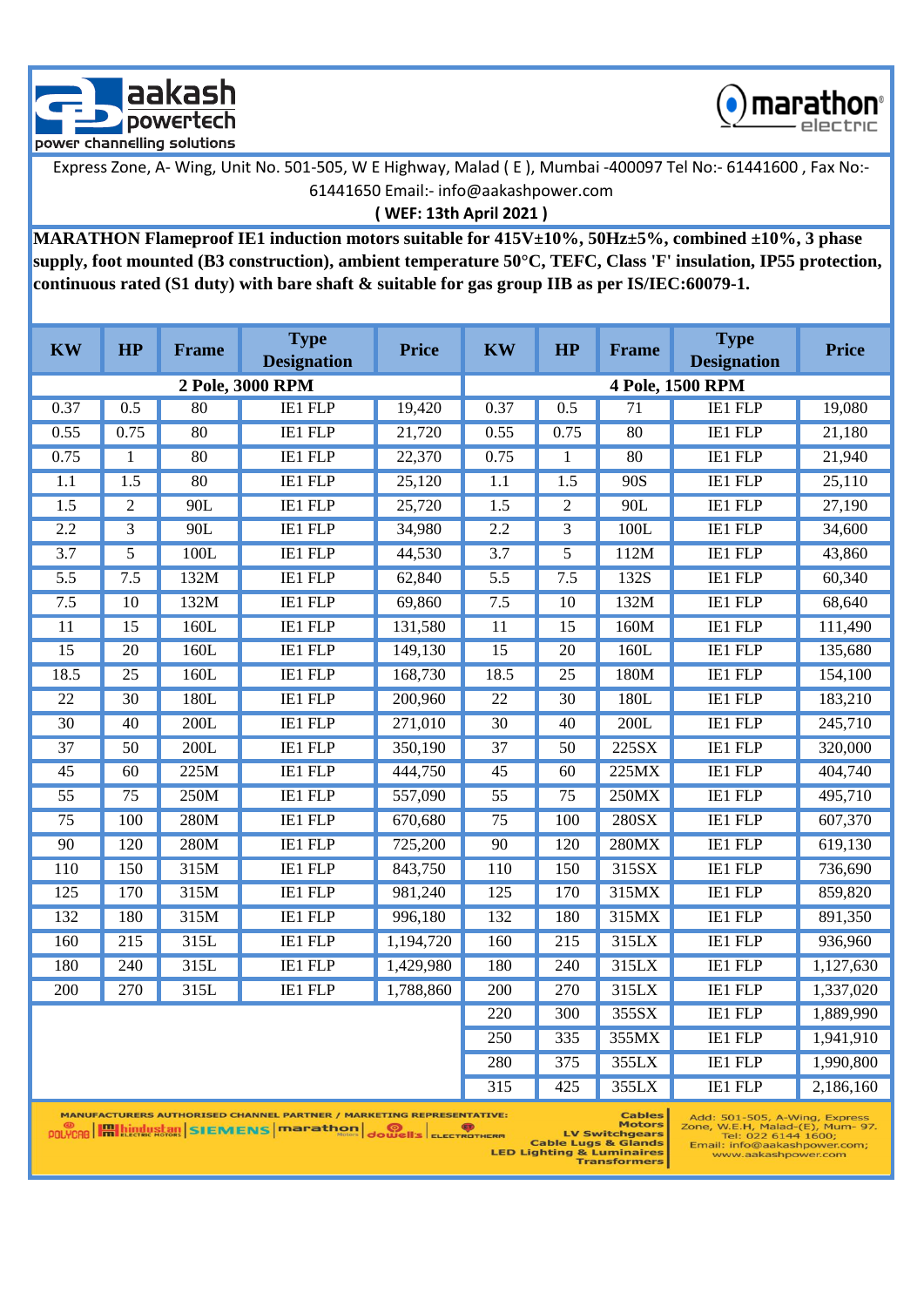



**( WEF: 13th April 2021 )**

**MARATHON Flameproof IE1 induction motors suitable for 415V±10%, 50Hz±5%, combined ±10%, 3 phase supply, foot mounted (B3 construction), ambient temperature 50°C, TEFC, Class 'F' insulation, IP55 protection, continuous rated (S1 duty) with bare shaft & suitable for gas group IIB as per IS/IEC:60079-1.**

| <b>KW</b>        | HP                                                                                                                            | Frame | <b>Type</b><br><b>Designation</b> | <b>Price</b> | <b>KW</b>        | HP              | <b>Frame</b> | <b>Type</b><br><b>Designation</b> | <b>Price</b> |  |
|------------------|-------------------------------------------------------------------------------------------------------------------------------|-------|-----------------------------------|--------------|------------------|-----------------|--------------|-----------------------------------|--------------|--|
|                  |                                                                                                                               |       | 6 Pole, 1000 RPM                  |              |                  |                 |              | 8 Pole, 750 RPM                   |              |  |
| 0.37             | 0.5                                                                                                                           | 80    | <b>IE1 FLP</b>                    | 22,190       | 0.37             | 0.5             | 90L          | <b>IE1 FLP</b>                    | 26,490       |  |
| 0.55             | 0.75                                                                                                                          | 80    | <b>IE1 FLP</b>                    | 22,860       | 0.55             | 0.75            | 90L          | <b>IE1 FLP</b>                    | 28,710       |  |
| 0.75             | 1                                                                                                                             | 90L   | <b>IE1 FLP</b>                    | 26,550       | 0.75             | 1               | 100L         | <b>IE1 FLP</b>                    | 34,930       |  |
| 1.1              | 1.5                                                                                                                           | 90L   | <b>IE1 FLP</b>                    | 27,440       | 1.1              | 1.5             | 100L         | IE1 FLP                           | 40,510       |  |
| $\overline{1.5}$ | $\overline{c}$                                                                                                                | 100L  | <b>IE1 FLP</b>                    | 39,600       | $\overline{1.5}$ | $\overline{2}$  | 112M         | <b>IE1 FLP</b>                    | 48,820       |  |
| 2.2              | 3                                                                                                                             | 112M  | <b>IE1 FLP</b>                    | 46,150       | 2.2              | 3               | 132M         | IE1 FLP                           | 64,260       |  |
| $\overline{3.7}$ | 5                                                                                                                             | 132M  | <b>IE1 FLP</b>                    | 60,970       | $\overline{3.7}$ | 5               | 160L         | <b>IE1 FLP</b>                    | 103,640      |  |
| 5.5              | 7.5                                                                                                                           | 132M  | <b>IE1 FLP</b>                    | 73,950       | 5.5              | 7.5             | 160L         | <b>IE1 FLP</b>                    | 122,370      |  |
| 7.5              | $\overline{10}$                                                                                                               | 160L  | <b>IE1 FLP</b>                    | 116,990      | 7.5              | $\overline{10}$ | 160L         | <b>IE1 FLP</b>                    | 149,360      |  |
| 11               | 15                                                                                                                            | 160L  | <b>IE1 FLP</b>                    | 143,310      | 11               | 15              | 180L         | IE1 FLP                           | 198,670      |  |
| $\overline{15}$  | $\overline{20}$                                                                                                               | 180L  | <b>IE1 FLP</b>                    | 188,240      | $\overline{15}$  | $\overline{20}$ | 200L         | <b>IE1 FLP</b>                    | 277,830      |  |
| 18.5             | 25                                                                                                                            | 200L  | <b>IE1 FLP</b>                    | 234,180      | 18.5             | 25              | 225M         | IE1 FLP                           | 345,010      |  |
| $\overline{22}$  | $\overline{30}$                                                                                                               | 200L  | <b>IE1 FLP</b>                    | 254,060      | $\overline{22}$  | $\overline{30}$ | 225M         | <b>IE1 FLP</b>                    | 454,610      |  |
| $\overline{30}$  | 40                                                                                                                            | 225M  | <b>IE1 FLP</b>                    | 416,390      | $\overline{30}$  | 40              | 250M         | <b>IE1 FLP</b>                    | 558,510      |  |
| $\overline{37}$  | $\overline{50}$                                                                                                               | 250M  | <b>IE1 FLP</b>                    | 511,310      | $\overline{37}$  | 50              | 280M         | <b>IE1 FLP</b>                    | 711,230      |  |
| 45               | 60                                                                                                                            | 280M  | <b>IE1 FLP</b>                    | 594,130      | 45               | 60              | 280M         | <b>IE1 FLP</b>                    | 732,440      |  |
| $\overline{55}$  | $\overline{75}$                                                                                                               | 280M  | <b>IE1 FLP</b>                    | 639,450      | $\overline{55}$  | $\overline{75}$ | 315M         | <b>IE1 FLP</b>                    | 885,050      |  |
| 75               | 100                                                                                                                           | 315M  | <b>IE1 FLP</b>                    | 750,040      | 75               | 100             | 315M         | IE1 FLP                           | 1,037,190    |  |
| 90               | 120                                                                                                                           | 315M  | <b>IE1 FLP</b>                    | 881,210      | 90               | 120             | 315L         | <b>IE1 FLP</b>                    | 1,134,220    |  |
| 110              | 150                                                                                                                           | 315M  | <b>IE1 FLP</b>                    | 966,880      | 110              | 150             | 315L         | <b>IE1 FLP</b>                    | 1,332,060    |  |
| 125              | 170                                                                                                                           | 315L  | <b>IE1 FLP</b>                    | 1,210,660    | 132              | 180             | 355M         | <b>IE1 FLP</b>                    | 1,384,430    |  |
| 132              | 180                                                                                                                           | 315L  | <b>IE1 FLP</b>                    | 1,227,570    | 160              | 215             | 355M         | <b>IE1 FLP</b>                    | 1,597,390    |  |
| 160              | 215                                                                                                                           | 355M  | <b>IE1 FLP</b>                    | 1,545,900    |                  |                 |              |                                   |              |  |
| 180              | 240                                                                                                                           | 355M  | <b>IE1 FLP</b>                    | 1,685,420    |                  |                 |              |                                   |              |  |
| 200              | $\overline{270}$                                                                                                              | 355M  | <b>IE1 FLP</b>                    | 1,774,890    |                  |                 |              |                                   |              |  |
| 250              | 335                                                                                                                           | 355L  | IE1 FLP                           | 2,073,200    |                  |                 |              |                                   |              |  |
|                  | <b>MANUFACTURERS AUTHORISED CHANNEL PARTNER / MARKETING REPRESENTATIVE:</b><br><b>Cables</b><br>Add: 501-505, A-Wing, Express |       |                                   |              |                  |                 |              |                                   |              |  |

LV Switchgears

**ERM LV Switchgears**<br>Cable Lugs & Glands<br>LED Lighting & Luminaires<br>Transformers

one, W.E.H, Malad-(E), Mum- 9.<br>Tel: 022 6144 1600;<br>Email: info@aakashpower.com;<br>www.aakashpower.com

**POLYCAB Hall ALICABLE STATE NEWS MODEL DRIVER SCHOOLS**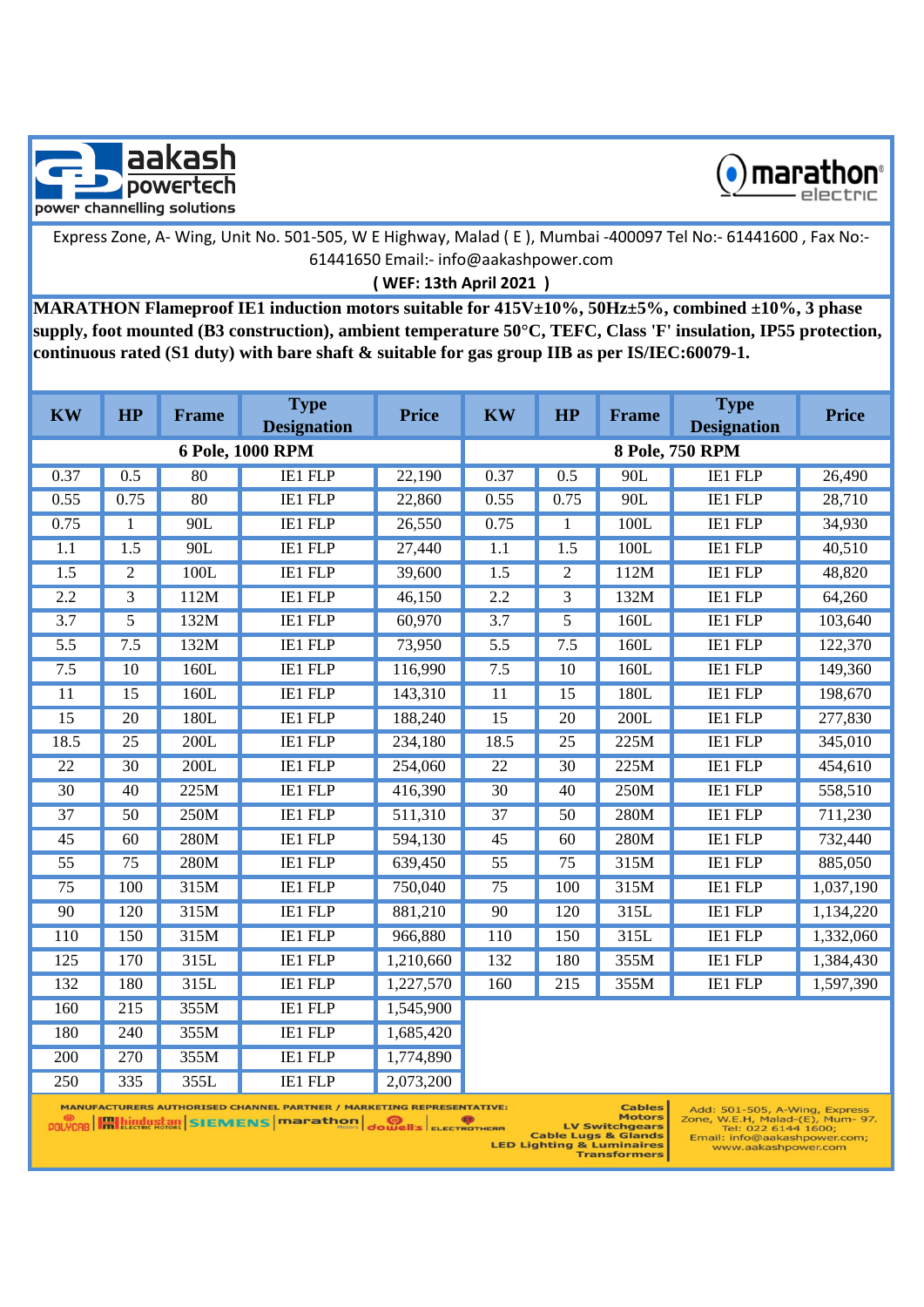



**( WEF: 13th April 2021 )**

**MARATHON Screen Protected Squirrel Cage suitable for 415V±10%, 50Hz±5%, combined ±10%, 3 phase supply, Class F temperature rise limited to Class B, Ambient 45 Deg C, Duty S1, Mounting B3, Proformance IS/IEC:60034-1, Protection IP-21 (IS:4691).** 

| <b>KW</b> | HP                                                                                                                                                                                                                                                                                                                                                                                                                                                       | <b>Frame</b>     | <b>Type</b><br><b>Designation</b> | <b>Price</b> | <b>KW</b> | HP  | <b>Frame</b>     | <b>Type</b><br><b>Designation</b> | <b>Price</b> |  |
|-----------|----------------------------------------------------------------------------------------------------------------------------------------------------------------------------------------------------------------------------------------------------------------------------------------------------------------------------------------------------------------------------------------------------------------------------------------------------------|------------------|-----------------------------------|--------------|-----------|-----|------------------|-----------------------------------|--------------|--|
|           |                                                                                                                                                                                                                                                                                                                                                                                                                                                          | 2 Pole, 3000 RPM |                                   |              |           |     | 4 Pole, 1500 RPM |                                   |              |  |
| 15        | 20                                                                                                                                                                                                                                                                                                                                                                                                                                                       | 160LA            | PTSC-I                            | 87,660       | 15        | 20  | 160LA            | PTSC-I                            | 93,090       |  |
| 18.5      | 25                                                                                                                                                                                                                                                                                                                                                                                                                                                       | 160LB            | PTSC-I                            | 120,910      | 18.5      | 25  | 160LB            | PTSC-I                            | 112,260      |  |
| 22        | 30                                                                                                                                                                                                                                                                                                                                                                                                                                                       | 180M             | PTSC-I                            | 127,090      | 22        | 30  | 180M             | PTSC-I                            | 119,060      |  |
| 30        | 40                                                                                                                                                                                                                                                                                                                                                                                                                                                       | 180L             | PTSC-I                            | 149,470      | 30        | 40  | 180L             | PTSC-I                            | 133,640      |  |
| 37        | 50                                                                                                                                                                                                                                                                                                                                                                                                                                                       | 200M             | PTSC-I                            | 212,150      | 37        | 50  | 200M             | PTSC-I                            | 186,930      |  |
| 45        | 60                                                                                                                                                                                                                                                                                                                                                                                                                                                       | 200L             | PTSC-I                            | 258,010      | 45        | 60  | 200L             | PTSC-I                            | 216,230      |  |
| 55        | 75                                                                                                                                                                                                                                                                                                                                                                                                                                                       | 225M             | PTSC-I                            | 338,120      | 55        | 75  | 225M             | PTSC-I                            | 266,540      |  |
| 75        | 100                                                                                                                                                                                                                                                                                                                                                                                                                                                      | 250S             | PTSC-I                            | 390,290      | 75        | 100 | 250S             | PTSC-I                            | 344,050      |  |
| 90        | 120                                                                                                                                                                                                                                                                                                                                                                                                                                                      | 250M             | PTSC-I                            | 422,430      | 90        | 120 | 250M             | PTSC-I                            | 382,500      |  |
| 110       | 150                                                                                                                                                                                                                                                                                                                                                                                                                                                      | 280S             | PTSC-I                            | 588,710      | 110       | 150 | 280S             | PTSC-I                            | 466,940      |  |
| 125       | 170                                                                                                                                                                                                                                                                                                                                                                                                                                                      | 280MA            | PTSC-I                            | 606,880      | 125       | 170 | 280MA            | PTSC-I                            | 508,970      |  |
| 132       | 180                                                                                                                                                                                                                                                                                                                                                                                                                                                      | 280MB            | PTSC-I                            | 619,120      | 132       | 180 | 280MB            | PTSC-I                            | 538,020      |  |
| 150       | 200                                                                                                                                                                                                                                                                                                                                                                                                                                                      | 315S             | PTSC-I                            | 807,520      | 150       | 200 | 315S             | PTSC-I                            | 665,350      |  |
| 180       | 240                                                                                                                                                                                                                                                                                                                                                                                                                                                      | 315MA            | PTSC-I                            | 869,090      | 180       | 240 | 315MA            | PTSC-I                            | 707,510      |  |
| 200       | 270                                                                                                                                                                                                                                                                                                                                                                                                                                                      | 315MB            | PTSC-I                            | 911,990      | 200       | 270 | 315MB            | PTSC-I                            | 779,090      |  |
| 225       | 300                                                                                                                                                                                                                                                                                                                                                                                                                                                      | 315LX            | PTSC-I                            | 1,000,870    | 220       | 295 | 315LA            | PTSC-I                            | 936,960      |  |
| 250       |                                                                                                                                                                                                                                                                                                                                                                                                                                                          | 315LX            | PTSC-I                            | 1,201,050    | 250       | 335 | 315LX            | PTSC-I                            | 1,124,370    |  |
|           |                                                                                                                                                                                                                                                                                                                                                                                                                                                          |                  |                                   |              | 280       | 375 | 335S             | PTSC-I                            | 1,312,280    |  |
|           |                                                                                                                                                                                                                                                                                                                                                                                                                                                          |                  |                                   |              | 300       | 400 | 355M             | PTSC-I                            | 1,359,880    |  |
|           |                                                                                                                                                                                                                                                                                                                                                                                                                                                          |                  |                                   |              | 315       | 425 | 355L             | PTSC-I                            | 1,407,480    |  |
| <b>KW</b> | <b>HP</b>                                                                                                                                                                                                                                                                                                                                                                                                                                                | <b>Frame</b>     | <b>Type</b><br><b>Designation</b> | <b>Price</b> | <b>KW</b> | HP  | <b>Frame</b>     | <b>Type</b><br><b>Designation</b> | <b>Price</b> |  |
|           |                                                                                                                                                                                                                                                                                                                                                                                                                                                          | 6 Pole, 1000 RPM |                                   |              |           |     | 8 Pole, 750 RPM  |                                   |              |  |
| 11        | 15                                                                                                                                                                                                                                                                                                                                                                                                                                                       | 160L             | PTSC-I                            | 102,240      | 11        | 15  | 180M             | PTSC-I                            | 110,150      |  |
| 15        | 20                                                                                                                                                                                                                                                                                                                                                                                                                                                       | 180M             | PTSC-I                            | 104,100      | 15        | 20  | 180L             | PTSC-I                            | 120,910      |  |
| 18.5      | 25                                                                                                                                                                                                                                                                                                                                                                                                                                                       | 180L             | PTSC-I                            | 176,540      | 18.5      | 25  | 200M             | PTSC-I                            | 167,270      |  |
| 22        | 30                                                                                                                                                                                                                                                                                                                                                                                                                                                       | 200M             | PTSC-I                            | 194,470      | 22        | 30  | 200L             | PTSC-I                            | 208,680      |  |
| 30        | 40                                                                                                                                                                                                                                                                                                                                                                                                                                                       | 200L             | PTSC-I                            | 257,890      | 30        | 40  | 225M             | PTSC-I                            | 260,980      |  |
| 37        | 50                                                                                                                                                                                                                                                                                                                                                                                                                                                       | 225M             | PTSC-I                            | 304,490      | 37        | 50  | 250S             | PTSC-I                            | 316,110      |  |
| 45        | 60                                                                                                                                                                                                                                                                                                                                                                                                                                                       | 250S             | PTSC-I                            | 351,470      | 45        | 60  | 250M             | PTSC-I                            | 332,560      |  |
| 55        | 75                                                                                                                                                                                                                                                                                                                                                                                                                                                       | 250M             | PTSC-I                            | 461,620      | 55        | 75  | 280S             | PTSC-I                            | 434,920      |  |
| 75        | 100                                                                                                                                                                                                                                                                                                                                                                                                                                                      | 280S             | PTSC-I                            | 490,920      | 75        | 100 | 280M             | PTSC-I                            | 482,880      |  |
| 90        | 120                                                                                                                                                                                                                                                                                                                                                                                                                                                      | 280M             | PTSC-I                            | 528,130      | 90        | 120 | 315S             | PTSC-I                            | 623,940      |  |
| 110       | 150                                                                                                                                                                                                                                                                                                                                                                                                                                                      | 315S             | PTSC-I                            | 626,540      | 110       | 150 | 315MA            | PTSC-I                            | 675,240      |  |
| 132       | 180                                                                                                                                                                                                                                                                                                                                                                                                                                                      | 315MA            | PTSC-I                            | 714,930      | 125       | 170 | 315LA            | PTSC-I                            | 844,490      |  |
| 150       | 200                                                                                                                                                                                                                                                                                                                                                                                                                                                      | 315MB            | PTSC-I                            | 753,620      |           |     |                  |                                   |              |  |
| 160       | 215                                                                                                                                                                                                                                                                                                                                                                                                                                                      | 315LA            | PTSC-I                            | 761,660      |           |     |                  |                                   |              |  |
| 175       | 235                                                                                                                                                                                                                                                                                                                                                                                                                                                      | 315LX            | PTSC-I                            | 1,059,840    |           |     |                  |                                   |              |  |
|           | MANUFACTURERS AUTHORISED CHANNEL PARTNER / MARKETING REPRESENTATIVE:<br><b>Cables</b><br>Add: 501-505, A-Wing, Express<br><b>Motors</b><br>Zone, W.E.H, Malad-(E), Mum- 97.<br><b>POLYCAO H Lindustan SIEMENS marathon dowell's ELECTROTHERM</b><br><b>LV Switchgears</b><br>Tel: 022 6144 1600;<br><b>Cable Lugs &amp; Glands</b><br>Email: info@aakashpower.com;<br><b>LED Lighting &amp; Luminaires</b><br>www.aakashpower.com<br><b>Transformers</b> |                  |                                   |              |           |     |                  |                                   |              |  |

**Prices For Higher Rating On Request**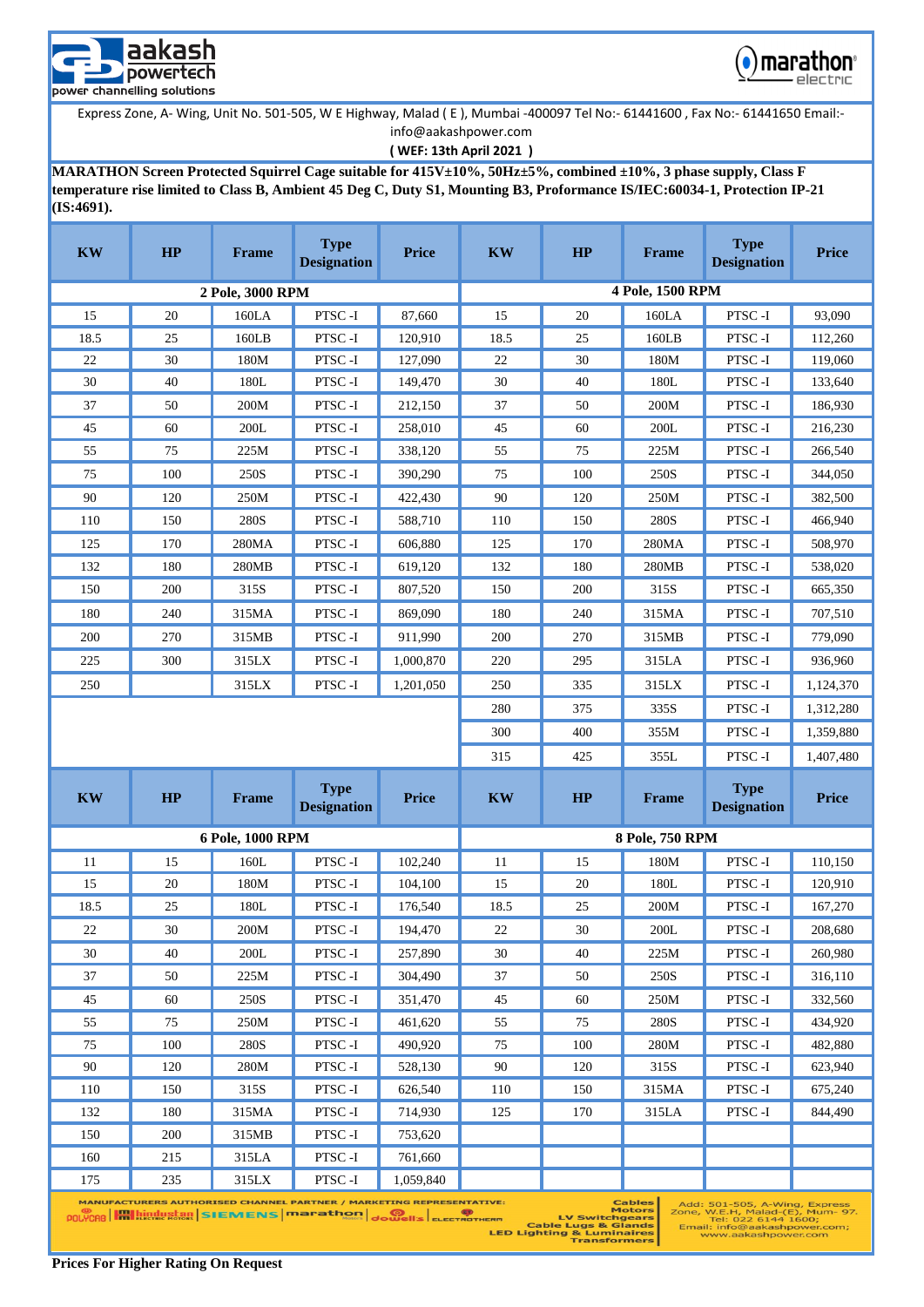



**( WEF: 13th April 2021 )**

**MARATHON TEFC Crane Duty Motor suitable for 415V±10%, 50Hz±5%, combined ±10%, 3 phase supply, Class F, Ambient 45 Deg C, Duty S4 - 40% CDF - 150 S/H, Factor of Inertia 2 (Load GD2 = Motor GD2), Cooling IC 411, Mounting B3, Proformance IS/IEC:60034-1, Frame Dimensions IS: 1231 Protection IP-55 (IS:4691).** 

| <b>KW</b>      | <b>HP</b>                                                                                                          | <b>Frame</b>                                                                                                                                                                                                                                     | <b>Type</b><br><b>Designation</b> | <b>Price</b> | <b>KW</b>        | HP   | <b>Frame</b>       | <b>Type</b><br><b>Designation</b> | <b>Price</b> |  |
|----------------|--------------------------------------------------------------------------------------------------------------------|--------------------------------------------------------------------------------------------------------------------------------------------------------------------------------------------------------------------------------------------------|-----------------------------------|--------------|------------------|------|--------------------|-----------------------------------|--------------|--|
|                |                                                                                                                    |                                                                                                                                                                                                                                                  | 4 Pole, 1500 RPM                  |              | 6 Pole, 1000 RPM |      |                    |                                   |              |  |
| 0.55           | 0.75                                                                                                               | KD71 **                                                                                                                                                                                                                                          | <b>CRANE DUTY</b>                 | 9300         | 0.55             | 0.75 | <b>KD80</b>        | <b>CRANE DUTY</b>                 | 13,600       |  |
| 0.75           | 1                                                                                                                  | <b>KD80</b>                                                                                                                                                                                                                                      | <b>CRANE DUTY</b>                 | 12.860       | 0.75             |      | <b>KD80</b>        | <b>CRANE DUTY</b>                 | 14,220       |  |
| 1.1            | 1.5                                                                                                                | <b>KD80</b>                                                                                                                                                                                                                                      | <b>CRANE DUTY</b>                 | 13,480       | 1.1              | 1.5  | KD <sub>90</sub> S | <b>CRANE DUTY</b>                 | 14,470       |  |
| 1.5            | 2                                                                                                                  | KD90S                                                                                                                                                                                                                                            | <b>CRANE DUTY</b>                 | 14,100       | 1.5              | 2    | KD90L              | <b>CRANE DUTY</b>                 | 16,820       |  |
| 2.2            | 3                                                                                                                  | KD90L                                                                                                                                                                                                                                            | <b>CRANE DUTY</b>                 | 15,460       | 2.2              | 3    | KD100L             | <b>CRANE DUTY</b>                 | 21,890       |  |
| 3.7            | 5                                                                                                                  | <b>KD100L</b>                                                                                                                                                                                                                                    | <b>CRANE DUTY</b>                 | 20,770       | 3.7              | 5    | KD112M             | <b>CRANE DUTY</b>                 | 26,090       |  |
| 5.5            | 7.5                                                                                                                | KD112M                                                                                                                                                                                                                                           | <b>CRANE DUTY</b>                 | 25,970       | 5.5              | 7.5  | <b>KD132S</b>      | <b>CRANE DUTY</b>                 | 38,330       |  |
| 7.5            | 10                                                                                                                 | <b>KD132S</b>                                                                                                                                                                                                                                    | <b>CRANE DUTY</b>                 | 35,860       | 7.5              | 10   | KD132M             | <b>CRANE DUTY</b>                 | 42,780       |  |
| 9.3            | 12.5                                                                                                               | KD132M                                                                                                                                                                                                                                           | <b>CRANE DUTY</b>                 | 41.910       | 9.3              | 12.5 | <b>KD160M</b>      | <b>CRANE DUTY</b>                 | 68.990       |  |
| 11             | 15                                                                                                                 | KD160M1                                                                                                                                                                                                                                          | <b>CRANE DUTY</b>                 | 65,160       | 11               | 15   | KD160L1            | <b>CRANE DUTY</b>                 | 85,550       |  |
| 15             | 20                                                                                                                 | KD160M2                                                                                                                                                                                                                                          | <b>CRANE DUTY</b>                 | 70,970       | 15               | 20   | KD160L2            | <b>CRANE DUTY</b>                 | 91,240       |  |
| 18.5           | 25                                                                                                                 | KD160L                                                                                                                                                                                                                                           | <b>CRANE DUTY</b>                 | 82,960       | 18.5             | 25   | <b>KD180L</b>      | <b>CRANE DUTY</b>                 | 124,120      |  |
| 22             | 30                                                                                                                 | <b>KD180M</b>                                                                                                                                                                                                                                    | <b>CRANE DUTY</b>                 | 116,090      | 22               | 30   | <b>KD200L</b>      | <b>CRANE DUTY</b>                 | 161,830      |  |
| 30             | 40                                                                                                                 | <b>KD200L</b>                                                                                                                                                                                                                                    | <b>CRANE DUTY</b>                 | 140,810      | 30               | 40   | <b>KD225M</b>      | <b>CRANE DUTY</b>                 | 227,850      |  |
| 37             | 50                                                                                                                 | <b>KD225S</b>                                                                                                                                                                                                                                    | <b>CRANE DUTY</b>                 | 166,650      |                  |      |                    |                                   |              |  |
| 45             | 60                                                                                                                 | <b>KD225M</b>                                                                                                                                                                                                                                    | <b>CRANE DUTY</b>                 | 262,120      |                  |      |                    |                                   |              |  |
| <b>POLYCAB</b> | <b>MANUFACTURERS AUTHORISED CHANNEL PARTNER / MARKETING REPRESENTATIVE:</b><br><b>A Lindustan SIEMENS Marathon</b> | <b>Cables</b><br>Add: 501-505, A-Wing, Express<br><b>Motors</b><br>Zone, W.E.H, Malad-(E), Mum- 97.<br>Tel: 022 6144 1600;<br>Email: info@aakashpower.com;<br><b>LED Lighting &amp; Luminaires</b><br>www.aakashpower.com<br><b>Transformers</b> |                                   |              |                  |      |                    |                                   |              |  |

\*\* Confirm Availiblity before Ordering

Suitable For 50 Deg C Ambient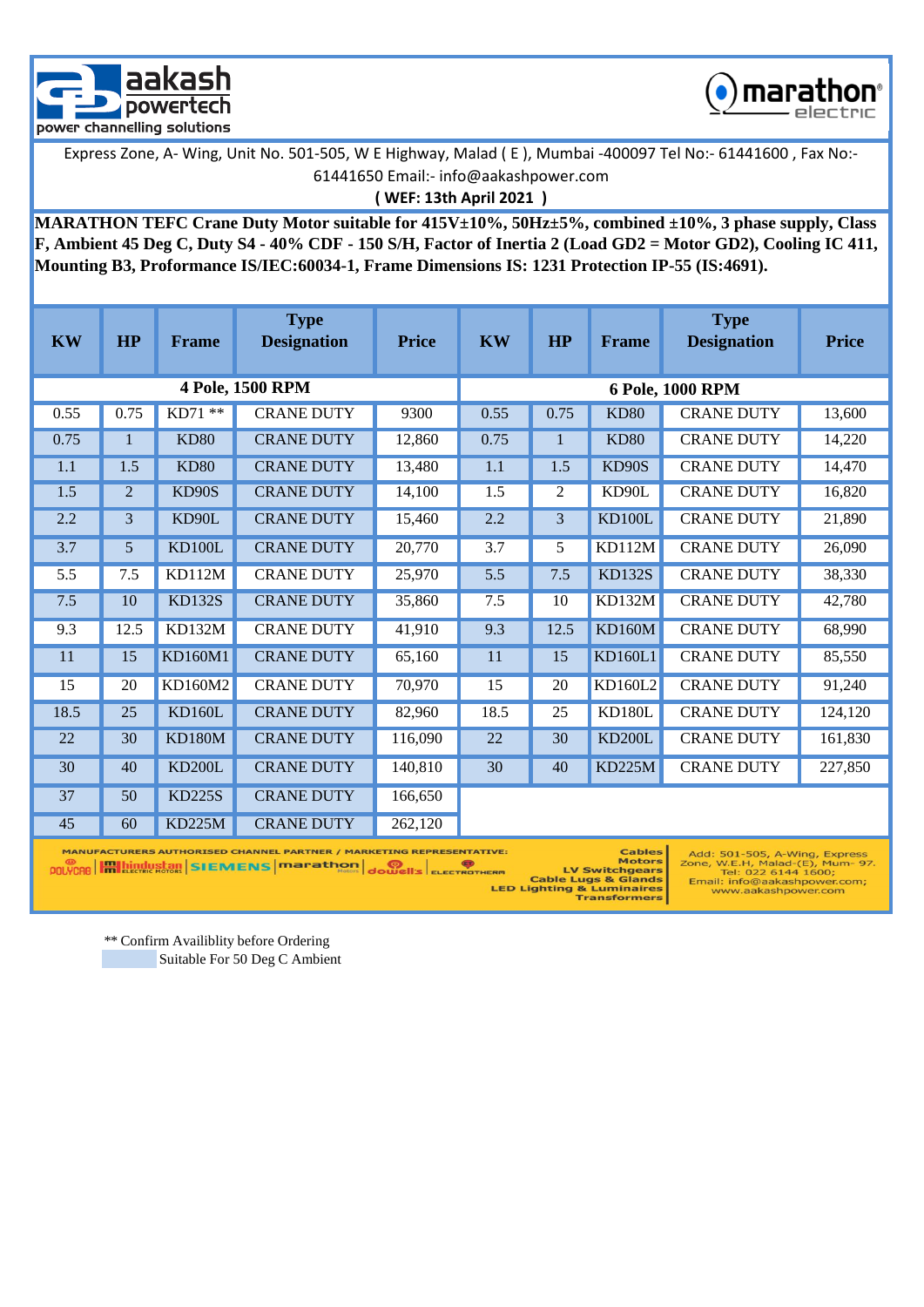



# **( WEF: 13th April 2021 )**

**MARATHON TEFC Crane Duty Slip Ring Motor suitable for 415V±10%, 50Hz±5%, combined ±10%, 3 phase supply, Class F/F with temperature rise limited to class B, Ambient 47 Deg C, Duty S3 - 40% CDF, Factor of Inertia 2 (Load GD2 = Motor GD2), Cooling IC 411, Mounting B3, Proformance IS/IEC:60034-1, Frame Dimensions IS: 1231 Protection IP-55 (IS:4691).** 

| <b>KW</b>        | <b>Frame</b>    | <b>Price</b> | <b>KW</b> | <b>Frame</b>                                                                | <b>Price</b> | <b>KW</b> | <b>Frame</b>                 | <b>Price</b> |
|------------------|-----------------|--------------|-----------|-----------------------------------------------------------------------------|--------------|-----------|------------------------------|--------------|
|                  | <b>1000 RPM</b> |              |           | <b>750 RPM</b>                                                              |              |           | <b>600 RPM</b>               |              |
| $\overline{2}$   | <b>KS112M</b>   | 71,210       | 2.2       | KS132MA                                                                     | 135,250      | 16.7      | <b>KS225S</b>                | 394,370      |
| 3                | KS132MA         | 95,200       | 3.7       | KS132MC                                                                     | 138,710      | 22        | <b>KS225M</b>                | 462,360      |
| $\overline{5.1}$ | KS132MC         | 114,110      | 5.2       | <b>KS160M</b>                                                               | 146,500      | 23        | <b>KS250SA</b>               | 543,950      |
| $\tau$           | <b>KS160M</b>   | 129,190      | 7.5       | <b>KS160L</b>                                                               | 182,480      | 25        | <b>KS250SB</b>               | 611,950      |
| 10               | <b>KS160L</b>   | 157,260      | 11.5      | <b>KS180L</b>                                                               | 245,520      | 28.5      | <b>KS250M</b>                | 693,540      |
| 15               | <b>KS180L</b>   | 240,700      | 15.5      | <b>KS200L</b>                                                               | 319,580      | 40        | <b>KS280SA</b>               | 868,970      |
| 23               | <b>KS200L</b>   | 316,860      | 20        | <b>KS225SA</b>                                                              | 416,130      | 46        | <b>KS280SB</b>               | 992,710      |
| 25               | <b>KS225SA</b>  | 384,850      | 23        | <b>KS225SB</b>                                                              | 432,320      | 50        | KS280MA                      | 1,040,310    |
| 28.5             | <b>KS225SB</b>  | 401,790      | 25        | KS225MA                                                                     | 475,960      | 57        | KS280MB                      | 1,121,900    |
| 30               | <b>KS225MA</b>  | 474,850      | 28.5      | KS225MB                                                                     | 526,280      | 60        | KS315SA                      | 1,210,290    |
| 36               | KS225MB         | 498,340      | 30        | KS250SA                                                                     | 576,590      | 67        | <b>KS315SB</b>               | 1,268,770    |
| 44               | <b>KS250S</b>   | 599,530      | 43        | KS250MB                                                                     | 719,380      | 75        | KS315MA                      | 1,344,300    |
| 50.2             | <b>KS250M</b>   | 720,740      | 51        | <b>KS280SA</b>                                                              | 803,810      |           |                              |              |
| 63               | <b>KS280S</b>   | 788,730      | 54        | <b>KS280SB</b>                                                              | 843,130      |           |                              |              |
| 76               | <b>KS280M1</b>  | 924,720      | 64.5      | KS280MA                                                                     | 874,400      |           |                              |              |
| 76               | <b>KS280M2</b>  | 993,830      | 69        | KS280MB                                                                     | 1,006,310    |           |                              |              |
| 102              | KS315SA         | 1,100,510    | 80        | <b>KS315S</b>                                                               | 1,196,690    |           |                              |              |
| 106              | <b>KS315SB</b>  | 1,112,520    | 100       | KS315MA                                                                     | 1,298,690    |           |                              |              |
| 120              | KS315MA         | 1,247,880    |           |                                                                             |              |           |                              |              |
| 134              | KS315MB         | 1,346,280    |           |                                                                             |              |           |                              |              |
|                  |                 |              |           | <b>MANUFACTURERS AUTHORISED CHANNEL PARTNER / MARKETING REPRESENTATIVE:</b> |              |           | Cables Add FOI FOR A Wine Ev |              |

Add: 501-505, A-Wing, Express<br>Zone, W.E.H, Malad-(E), Mum- 97.<br>Tel: 022 6144 1600;<br>Email: info@aakashpower.com;

www.aakashpower.com

MANUFACTURERS AUTHORISED CHANNEL PARTNER / MARKETING REPRESENTATIVE: POLYCABLE MARIARA SIEMENS Marathon Jouvell's ELECTROTHERM

Lables<br>Motors<br>LV Switchgears ERM Ly Switchender<br>Cable Lugs & Glands<br>LED Lighting & Luminaires<br>Transformers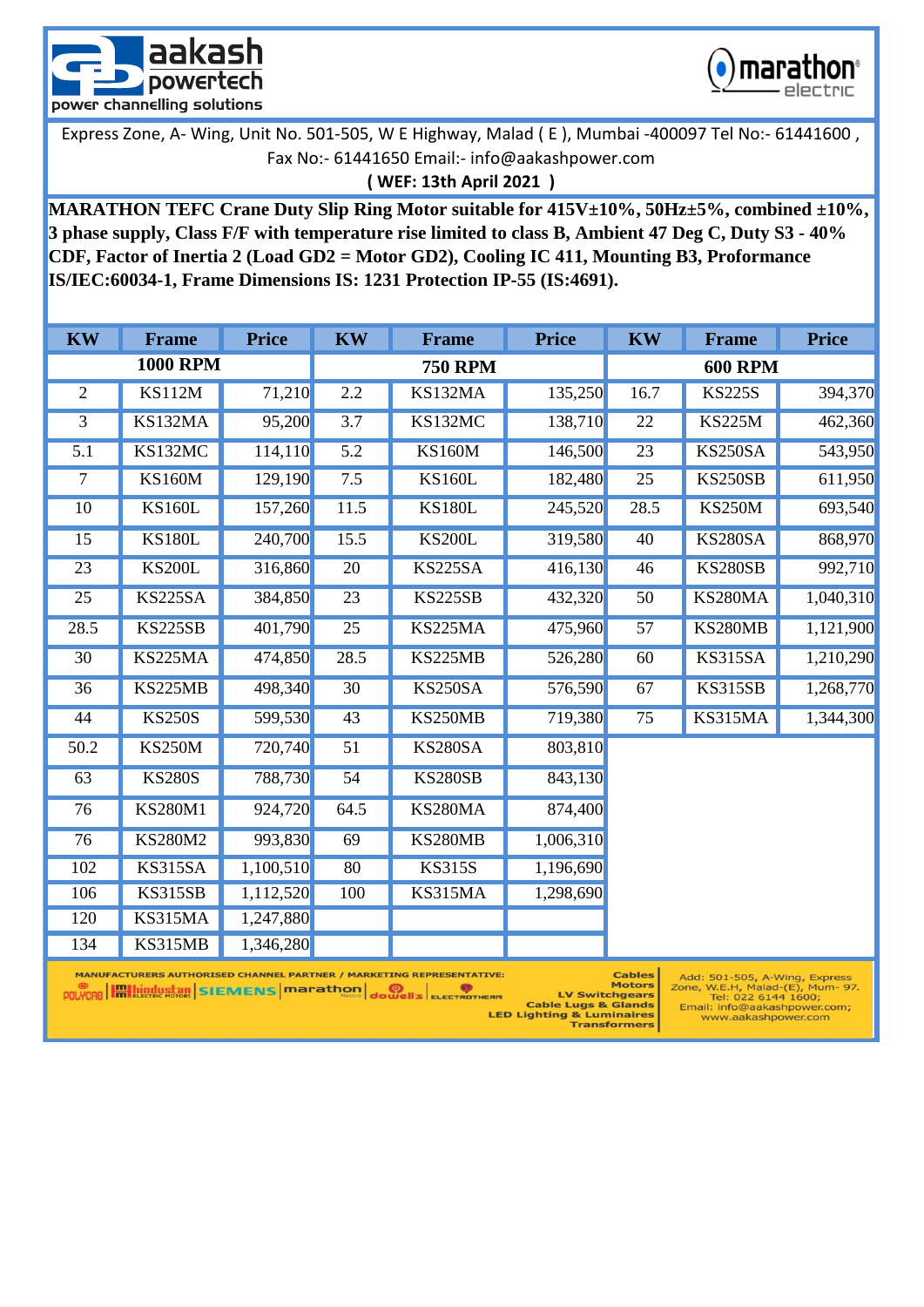



```
( WEF: 13th April 2021 )
```
**MARATHON TEFC Slip Ring Motor suitable for 415V±10%, 50Hz±5%, combined ±10%, 3 phase supply, Class F/F with temperature rise limited to class B, Ambient 45 Deg C, Mounting B3, Proformance IS/IEC:60034-1, Frame Dimensions IS: 1231 & IS: 8223 Protection IP-55 (IS:4691).** 

| <b>KW</b>       | HP  | <b>Frame</b>     | <b>Type</b><br><b>Designation</b> | <b>Price</b> | <b>KW</b>        | HP              | Frame          | <b>Type</b><br><b>Designation</b> | <b>Price</b> |  |  |
|-----------------|-----|------------------|-----------------------------------|--------------|------------------|-----------------|----------------|-----------------------------------|--------------|--|--|
|                 |     | 4 Pole, 1500 RPM |                                   |              | 6 Pole, 1000 RPM |                 |                |                                   |              |  |  |
| 15              | 20  | <b>KS180L</b>    | <b>TEFC SR</b>                    | 212,020      | 11               | 15              | <b>KS180L</b>  | <b>TEFC SR</b>                    | 208,810      |  |  |
| 18.5            | 25  | KS200LA          | TEFC SR                           | 243,920      | 15               | 20              | <b>KS200L</b>  | <b>TEFC SR</b>                    | 272,600      |  |  |
| 22              | 30  | <b>KS200LB</b>   | <b>TEFC SR</b>                    | 270,990      | 18.5             | 25              | <b>KS225S</b>  | <b>TEFC SR</b>                    | 351,470      |  |  |
| 30              | 40  | <b>KS225M</b>    | TEFC SR                           | 334,780      | $22\,$           | 30              | <b>KS225M</b>  | TEFC SR                           | 419,960      |  |  |
| 37              | 50  | KS250MA          | <b>TEFC SR</b>                    | 459,020      | 30               | 40              | <b>KS250S</b>  | <b>TEFC SR</b>                    | 533,080      |  |  |
| 45              | 60  | KS250MB          | <b>TEFC SR</b>                    | 548,650      | 37               | 50              | KSE250M        | <b>TEFC SR</b>                    | 555,330      |  |  |
| 55              | 75  | <b>KSE280S</b>   | <b>TEFC SR</b>                    | 604,780      | 45               | 60              | KSE280SA       | <b>TEFC SR</b>                    | 628,760      |  |  |
| $\overline{75}$ | 100 | <b>KSE280M</b>   | TEFC SR                           | 671,410      | $\overline{55}$  | $\overline{75}$ | KSE280SB       | <b>TEFC SR</b>                    | 683,280      |  |  |
| 90              | 120 | <b>KSE315S</b>   | <b>TEFC SR</b>                    | 837,070      | 75               | 100             | <b>KSE280M</b> | <b>TEFC SR</b>                    | 761,910      |  |  |
| 110             | 150 | KSE315M          | <b>TEFC SR</b>                    | 967,250      | 90               | 120             | <b>KSE315S</b> | <b>TEFC SR</b>                    | 962,300      |  |  |
| 125             | 170 | KSE315LA         | <b>TEFC SR</b>                    | 1,063,920    | 110              | 150             | KSE315MA       | TEFC SR                           | 1,067,140    |  |  |
| 132             | 180 | KSE315LB         | TEFC SR                           | 1,121,410    | 125              | 170             | KSE355SA       | <b>TEFC SR</b>                    | 1,266,540    |  |  |
| 160             | 215 | KSE355SA         | <b>TEFC SR</b>                    | 1,299,800    | 132              | 180             | KSE355SB       | <b>TEFC SR</b>                    | 1,383,740    |  |  |
| 185             | 250 | KSE355MA         | <b>TEFC SR</b>                    | 1,375,210    | 160              | 215             | KSE355M        | <b>TEFC SR</b>                    | 1,572,640    |  |  |
| 200             | 270 | KSE355LA         | <b>TEFC SR</b>                    | 1,528,010    | 185              | 250             | KSE355LA       | <b>TEFC SR</b>                    | 1,670,920    |  |  |
| 220             | 295 | KSE355LB         | <b>TEFC SR</b>                    | 1,610,100    | 200              | 270             | KSE355LB       | <b>TEFC SR</b>                    | 1,810,250    |  |  |

## **For Frames Above 355 Please send us enquiry on info@aakashpower.com**

| <b>MANUFACTURERS AUTHORISED CHANNEL PARTNER / MARKETING REPRESENTATIVE:</b><br><b>POLYCAB EXEMPLA CONTROL SECOND STATEMENT SCHOOLS CONTROL CONTROL CONTROL CONTROL CONTROL CONTROL CONTROL CONTROL CONTROL CONTROL CONTROL CONTROL CONTROL CONTROL CONTROL CONTROL CONTROL CONTROL CONTROL CONTROL CONTROL CONT</b> | <b>Cables</b><br><b>Motors</b><br><b>LV Switchgears</b><br><b>Cable Lugs &amp; Glands</b><br><b>LED Lighting &amp; Luminaires</b><br><b>Transformers</b> | Add: 501-505, A-Wing, Express<br>Zone, W.E.H, Malad-(E), Mum- 97.<br>Tel: 022 6144 1600:<br>Email: info@aakashpower.com;<br>www.aakashpower.com |
|---------------------------------------------------------------------------------------------------------------------------------------------------------------------------------------------------------------------------------------------------------------------------------------------------------------------|----------------------------------------------------------------------------------------------------------------------------------------------------------|-------------------------------------------------------------------------------------------------------------------------------------------------|
|---------------------------------------------------------------------------------------------------------------------------------------------------------------------------------------------------------------------------------------------------------------------------------------------------------------------|----------------------------------------------------------------------------------------------------------------------------------------------------------|-------------------------------------------------------------------------------------------------------------------------------------------------|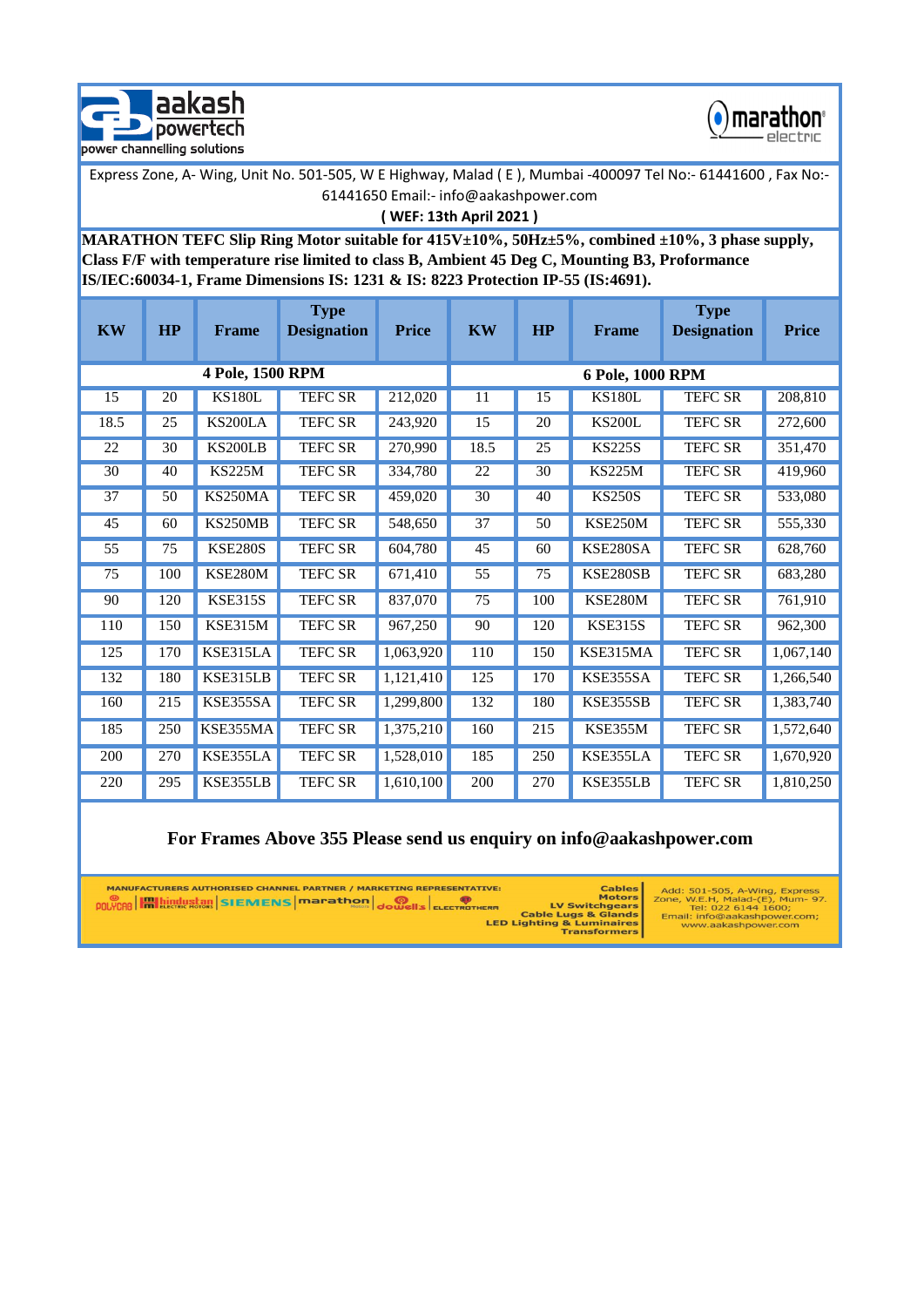



**( WEF: 13th April 2021 )**

**MARATHON Smoke Spill motors (400 DEG C) TENV suitable for 415V±10%, 50Hz±5%, combined ±10%, 3 phase supply, Class H temperature rise limited to Class B, Ambient 45 Deg C, Cooling IC418 (Air Over Motor), Duty S1, Mounting B3, Conforming to IS/IEC:60034 - 1, Proformance IS/IEC:60034-1, Protection IP-55. Thermal Capacity under abnormal condition 400 Deg C for 2 Hours. Specification BS EN:12101-3**

| <b>KW</b>                                                                                                                                                                                                                                                                                                                                                                                                                                    | HP           | <b>Frame</b> | <b>Type</b><br><b>Designation</b> | <b>Price</b> | <b>KW</b> | <b>HP</b>      | Frame                    | <b>Type</b><br><b>Designation</b> | <b>Price</b> |
|----------------------------------------------------------------------------------------------------------------------------------------------------------------------------------------------------------------------------------------------------------------------------------------------------------------------------------------------------------------------------------------------------------------------------------------------|--------------|--------------|-----------------------------------|--------------|-----------|----------------|--------------------------|-----------------------------------|--------------|
| 2 Pole, 3000 RPM                                                                                                                                                                                                                                                                                                                                                                                                                             |              |              |                                   |              |           |                |                          | 4 Pole, 1500 RPM                  |              |
| 0.75                                                                                                                                                                                                                                                                                                                                                                                                                                         | $\mathbf{1}$ | 80           | Smoke Spill 400°C                 | 23,490       | 0.55      | 0.75           | 80                       | Smoke Spill 400°C                 | 23,990       |
| 1.1                                                                                                                                                                                                                                                                                                                                                                                                                                          | 1.5          | 80           | Smoke Spill 400°C                 | 25,470       | 0.75      | $\mathbf{1}$   | 80                       | Smoke Spill 400°C                 | 24,240       |
| 1.5                                                                                                                                                                                                                                                                                                                                                                                                                                          | 2            | 90S          | Smoke Spill 400°C                 | 29,180       | 1.1       | 1.5            | 90S                      | Smoke Spill 400°C                 | 29,430       |
| 2.2                                                                                                                                                                                                                                                                                                                                                                                                                                          | 3            | 90L          | Smoke Spill 400°C                 | 37,590       | 1.5       | 2              | 90L                      | Smoke Spill 400°C                 | 35,610       |
| 3.7                                                                                                                                                                                                                                                                                                                                                                                                                                          | 5            | 100L         | Smoke Spill 400°C                 | 46,490       | 2.2       | 3              | 100L                     | Smoke Spill 400°C                 | 42,280       |
| 5.5                                                                                                                                                                                                                                                                                                                                                                                                                                          | 7.5          | 132S         | Smoke Spill $400^{\circ}$ C       | 79,120       | 3.7       | 5              | 112M                     | Smoke Spill $400^{\circ}$ C       | 53,660       |
| 7.5                                                                                                                                                                                                                                                                                                                                                                                                                                          | 10           | 132S         | Smoke Spill 400°C                 | 86,050       | 5.5       | 7.5            | 132S                     | Smoke Spill 400°C                 | 74,670       |
| 11                                                                                                                                                                                                                                                                                                                                                                                                                                           | 15           | 160M         | Smoke Spill 400°C                 | 153,050      | 7.5       | <sup>10</sup>  | 132M                     | Smoke Spill 400°C                 | 88,030       |
| 15                                                                                                                                                                                                                                                                                                                                                                                                                                           | 20           | 160L         | Smoke Spill 400°C                 | 164,430      | 11        | 15             | 160M                     | Smoke Spill $400^{\circ}$ C       | 147,120      |
| 18.5                                                                                                                                                                                                                                                                                                                                                                                                                                         | 25           | 160L         | Smoke Spill 400°C                 | 211,400      | 15        | 20             | 160L                     | Smoke Spill 400°C                 | 177,280      |
| 22                                                                                                                                                                                                                                                                                                                                                                                                                                           | 30           | 180M         | Smoke Spill 400°C                 | 237,360      | 18.5      | 25             | 180M                     | Smoke Spill 400°C                 | 226,980      |
| 30                                                                                                                                                                                                                                                                                                                                                                                                                                           | 40           | 200L         | Smoke Spill $400^{\circ}$ C       | 348,630      | 22        | 30             | 180L                     | Smoke Spill 400°C                 | 248,490      |
| 37                                                                                                                                                                                                                                                                                                                                                                                                                                           | 50           | 200L         | Smoke Spill 400°C                 | 423,050      | 30        | 40             | 200L                     | Smoke Spill 400°C                 | 342.940      |
| <b>KW</b>                                                                                                                                                                                                                                                                                                                                                                                                                                    | HP           | <b>Frame</b> | <b>Type</b><br><b>Designation</b> | <b>Price</b> | <b>KW</b> | HP             | <b>Frame</b>             | <b>Type</b><br><b>Designation</b> | <b>Price</b> |
|                                                                                                                                                                                                                                                                                                                                                                                                                                              |              |              | 6 Pole, 1000 RPM                  |              |           |                |                          | <b>8 Pole, 750 RPM</b>            |              |
| 0.37                                                                                                                                                                                                                                                                                                                                                                                                                                         | 0.5          | 80           | Smoke Spill 400°C                 | 25,470       | 0.37      | 0.5            | 90S                      | Smoke Spill 400°C                 | 30,910       |
| 0.55                                                                                                                                                                                                                                                                                                                                                                                                                                         | 0.75         | 80           | Smoke Spill 400°C                 | 26,210       | 0.55      | 0.75           | 90L<br>Smoke Spill 400°C |                                   | 33,880       |
| 0.75                                                                                                                                                                                                                                                                                                                                                                                                                                         | $\mathbf{1}$ | 90S          | Smoke Spill 400°C                 | 29,430       | 0.75      | $\mathbf{1}$   | 100LA                    | Smoke Spill $400^{\circ}$ C       | 41,540       |
| 1.1                                                                                                                                                                                                                                                                                                                                                                                                                                          | 1.5          | 90L          | Smoke Spill $400^{\circ}$ C       | 32,150       | 1.1       | 1.5            | 100LB                    | Smoke Spill $400^{\circ}$ C       | 50,690       |
| 1.5                                                                                                                                                                                                                                                                                                                                                                                                                                          | 2            | 100L         | Smoke Spill 400°C                 | 46,490       | 1.5       | $\overline{c}$ | 112M                     | Smoke Spill 400°C                 | 58,600       |
| 2.2                                                                                                                                                                                                                                                                                                                                                                                                                                          | 3            | 112M         | Smoke Spill $400^{\circ}$ C       | 49,450       | 2.2       | 3              | 132S                     | Smoke Spill $400^{\circ}$ C       | 77,640       |
| 3.7                                                                                                                                                                                                                                                                                                                                                                                                                                          | 5            | 132S         | Smoke Spill 400°C                 | 76,900       | 3.7       | 5              | 160M                     | Smoke Spill 400°C                 | 120,910      |
| 5.5                                                                                                                                                                                                                                                                                                                                                                                                                                          | 7.5          | 132M         | Smoke Spill 400°C                 | 94,700       | 5.5       | 7.5            | 160M                     | Smoke Spill 400°C                 | 151,070      |
| 7.5                                                                                                                                                                                                                                                                                                                                                                                                                                          | 10           | 160M         | Smoke Spill 400°C                 | 144,400      | 7.5       | 10             | 160L                     | Smoke Spill 400°C                 | 191,620      |
| $11\,$                                                                                                                                                                                                                                                                                                                                                                                                                                       | 15           | 160L         | Smoke Spill 400°C                 | 177,780      | 11        | 15             | 180L                     | Smoke Spill 400°C                 | 262,830      |
| 15                                                                                                                                                                                                                                                                                                                                                                                                                                           | 20           | 180L         | Smoke Spill $400^{\circ}$ C       | 232,170      | 15        | 20             | 200L                     | Smoke Spill $400^{\circ}$ C       | 369,890      |
| 18.5                                                                                                                                                                                                                                                                                                                                                                                                                                         | 25           | 200LA        | Smoke Spill 400°C                 | 331,320      |           |                |                          |                                   |              |
| 22                                                                                                                                                                                                                                                                                                                                                                                                                                           | 30           | 200LB        | Smoke Spill $400^{\circ}$ C       | 356,790      |           |                |                          |                                   |              |
| <b>MANUFACTURERS AUTHORISED CHANNEL PARTNER / MARKETING REPRESENTATIVE:</b><br><b>Cables</b><br>Add: 501-505, A-Wing, Express<br>Zone, W.E.H, Malad-(E), Mum- 97.<br><b>Motors</b><br>POLYCAB <b>Halaiche Stewens</b> marathon<br><b>OONIS ELECTROTHERM</b><br><b>LV Switchgears</b><br>Tel: 022 6144 1600;<br><b>Cable Lugs &amp; Glands</b><br>Email: info@aakashpower.com;<br><b>LED Lighting &amp; Luminaires</b><br>www.aakashpower.com |              |              |                                   |              |           |                |                          |                                   |              |

<sub>ERM</sub> Ly Switchgears<br>Cable Lugs & Glands<br>LED Lighting & Luminaires<br>Transformers

**Note : For Dual Speed Smoke Spill Motors - Mail Us Enquiry on info@aakashpower.com**

**Price 10% extra for 1 meter long flying leads (Subject to Maximum Rs. 5000/-)**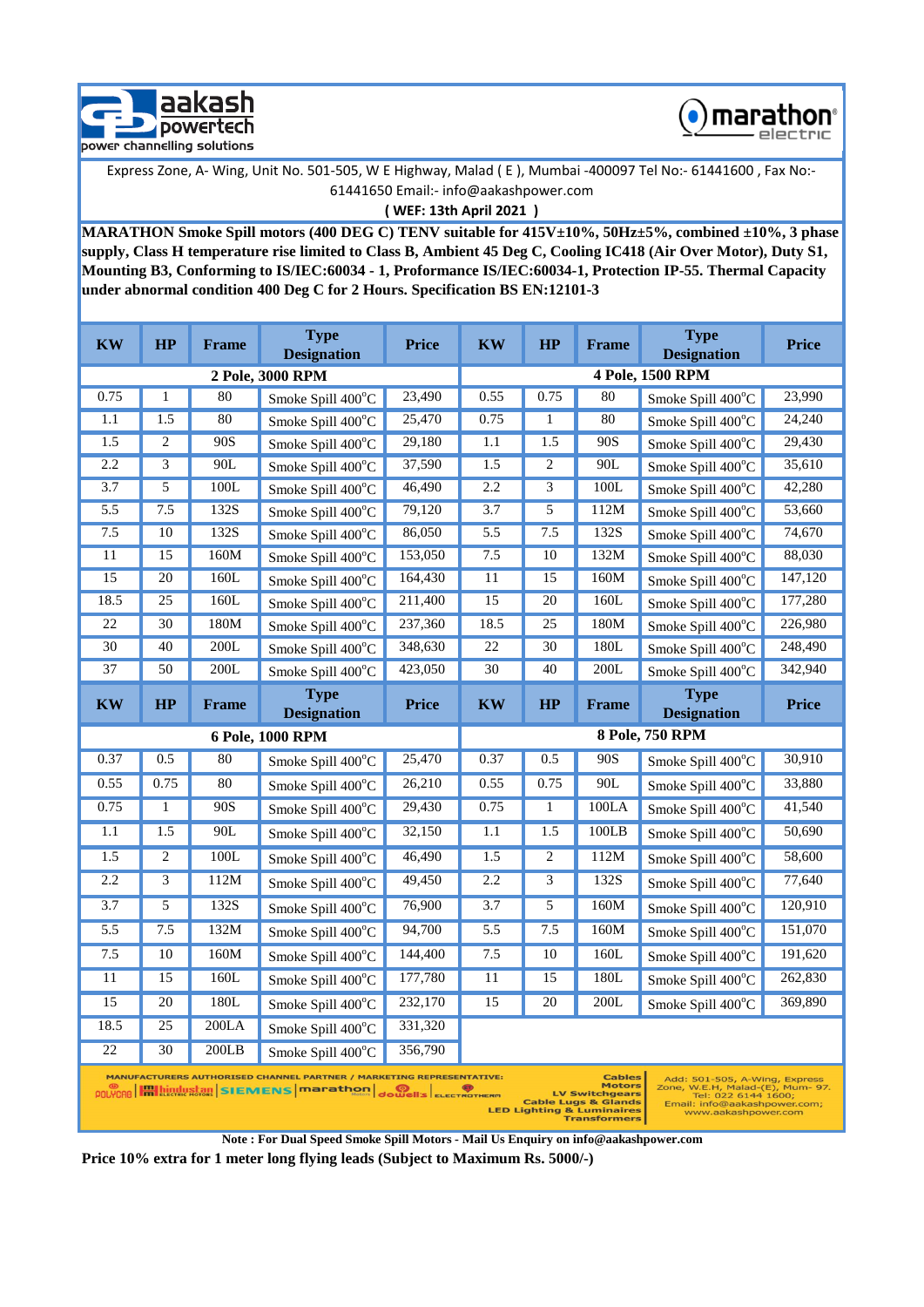



**( WEF: 13th April 2021 )**

**MARATHON Smoke Spill motors (300 DEG C) TENV suitable for 415V±10%, 50Hz±5%, combined ±10%, 3 phase supply, Class H temperature rise limited to Class B, Ambient 45 Deg C, Cooling IC418 (Air Over Motor), Duty S1, Mounting B3, Conforming to IS/IEC:60034 - 1, Proformance IS/IEC:60034-1, Protection IP-55. Thermal Capacity under abnormal condition 300 Deg C for 2 Hours. Specification BS EN:12101-3**

| <b>KW</b>        | HP                                                                                                                                                                                                                                                                                                                                                                                                                                                                                | <b>Frame</b> | <b>Type</b><br><b>Designation</b> | <b>Price</b> | <b>KW</b>        | HP             | <b>Frame</b>      | <b>Type</b><br><b>Designation</b> | <b>Price</b> |  |
|------------------|-----------------------------------------------------------------------------------------------------------------------------------------------------------------------------------------------------------------------------------------------------------------------------------------------------------------------------------------------------------------------------------------------------------------------------------------------------------------------------------|--------------|-----------------------------------|--------------|------------------|----------------|-------------------|-----------------------------------|--------------|--|
| 2Pole, 3000 RPM  |                                                                                                                                                                                                                                                                                                                                                                                                                                                                                   |              |                                   |              | 4 Pole, 1500 RPM |                |                   |                                   |              |  |
| 0.75             | 1                                                                                                                                                                                                                                                                                                                                                                                                                                                                                 | 80           | Smoke Spill 300°C                 | 15,330       | 0.55             | 0.75           | 80                | Smoke Spill 300°C                 | 15,330       |  |
| 1.1              | 1.5                                                                                                                                                                                                                                                                                                                                                                                                                                                                               | 80           | Smoke Spill 300°C                 | 16,570       | 0.75             | 1              | 80                | Smoke Spill 300°C                 | 15,460       |  |
| 1.5              | 2                                                                                                                                                                                                                                                                                                                                                                                                                                                                                 | 90S          | Smoke Spill 300°C                 | 18,920       | 1.1              | 1.5            | 90S               | Smoke Spill 300°C                 | 19,170       |  |
| 2.2              | 3                                                                                                                                                                                                                                                                                                                                                                                                                                                                                 | 90L          | Smoke Spill 300°C                 | 24,480       | 1.5              | $\overline{c}$ | 90L               | Smoke Spill 300°C                 | 23,120       |  |
| $\overline{3.7}$ | 5                                                                                                                                                                                                                                                                                                                                                                                                                                                                                 | 100L         | Smoke Spill 300°C                 | 30,170       | 2.2              | 3              | 100L              | Smoke Spill 300°C                 | 27,450       |  |
| 5.5              | 7.5                                                                                                                                                                                                                                                                                                                                                                                                                                                                               | 132S         | Smoke Spill 300°C                 | 51,430       | 3.7              | 5              | 112M              | Smoke Spill 300°C                 | 34,870       |  |
| 7.5              | 10                                                                                                                                                                                                                                                                                                                                                                                                                                                                                | 132S         | Smoke Spill 300°C                 | 55,880       | 5.5              | 7.5            | 132S              | Smoke Spill 300°C                 | 48,590       |  |
| 11               | 15                                                                                                                                                                                                                                                                                                                                                                                                                                                                                | 160M         | Smoke Spill 300°C                 | 99,520       | 7.5              | 10             | 132M              | Smoke Spill 300°C                 | 57,240       |  |
| 15               | 20                                                                                                                                                                                                                                                                                                                                                                                                                                                                                | 160L         | Smoke Spill 300°C                 | 106,940      | 11               | 15             | 160M              | Smoke Spill 300°C                 | 95,690       |  |
| 18.5             | 25                                                                                                                                                                                                                                                                                                                                                                                                                                                                                | 160L         | Smoke Spill 300°C                 | 137,480      | 15               | 20             | 160L              | Smoke Spill 300°C                 | 115,220      |  |
| 22               | 30                                                                                                                                                                                                                                                                                                                                                                                                                                                                                | 180M         | Smoke Spill 300°C                 | 154,290      | 18.5             | 25             | 180M              | Smoke Spill 300°C                 | 147,490      |  |
| 30               | 40                                                                                                                                                                                                                                                                                                                                                                                                                                                                                | 200L         | Smoke Spill 300°C                 | 226,610      | 22               | 30             | 180L              | Smoke Spill 300°C                 | 161,580      |  |
| 37               | 50                                                                                                                                                                                                                                                                                                                                                                                                                                                                                | 200L         | Smoke Spill 300°C                 | 274,950      | 30               | 40             | 200L              | Smoke Spill 300°C                 | 222,900      |  |
| <b>KW</b>        | HP                                                                                                                                                                                                                                                                                                                                                                                                                                                                                | <b>Frame</b> | <b>Type</b><br><b>Designation</b> | <b>Price</b> | <b>KW</b>        | HP             | Frame             | <b>Type</b><br><b>Designation</b> | <b>Price</b> |  |
|                  |                                                                                                                                                                                                                                                                                                                                                                                                                                                                                   |              | 6 Pole, 1000 RPM                  |              |                  |                |                   | 8 Pole, 750 RPM                   |              |  |
| 0.37             | 0.5                                                                                                                                                                                                                                                                                                                                                                                                                                                                               | 80           | Smoke Spill 300°C                 | 16,570       | 0.37             | 0.5            | 90S               | Smoke Spill 300°C                 | 20,160       |  |
| 0.55             | 0.75                                                                                                                                                                                                                                                                                                                                                                                                                                                                              | 80           | Smoke Spill 300°C                 | 17,070       | 0.55             | 0.75           | 90L               | Smoke Spill 300°C                 | 22,010       |  |
| 0.75             | $\mathbf{1}$                                                                                                                                                                                                                                                                                                                                                                                                                                                                      | 90S          | Smoke Spill 300°C                 | 19,170       | 0.75             | $\mathbf{1}$   | 100LA             | Smoke Spill 300°C                 | 26,960       |  |
| 1.1              | 1.5                                                                                                                                                                                                                                                                                                                                                                                                                                                                               | 90L          | Smoke Spill 300°C                 | 20,900       | 1.1              | 1.5            | 100LB             | Smoke Spill 300°C                 | 33,010       |  |
| 1.5              | 2                                                                                                                                                                                                                                                                                                                                                                                                                                                                                 | 100L         | Smoke Spill 300°C                 | 30,170       | 1.5              | 2              | 112M              | Smoke Spill 300°C                 | 38,080       |  |
| 2.2              | 3                                                                                                                                                                                                                                                                                                                                                                                                                                                                                 | 112M         | Smoke Spill 300°C                 | 32,150       | 2.2              | 3              | 132S              | Smoke Spill 300°C                 | 50,440       |  |
| $\overline{3.7}$ | 5                                                                                                                                                                                                                                                                                                                                                                                                                                                                                 | 132S         | Smoke Spill 300°C                 | 49,950       | 3.7              | 5              | 160M              | Smoke Spill 300°C                 | 78,630       |  |
| 5.5              | 7.5                                                                                                                                                                                                                                                                                                                                                                                                                                                                               | 132M         | Smoke Spill 300°C                 | 61,570       | 5.5              | 7.5            | 160M              | Smoke Spill 300°C                 | 98,160       |  |
| 7.5              | 10                                                                                                                                                                                                                                                                                                                                                                                                                                                                                | 160M         | Smoke Spill 300°C                 | 93,840       | 7.5              | 10             | 160L              | Smoke Spill 300°C                 | 124,620      |  |
| 11               | 15                                                                                                                                                                                                                                                                                                                                                                                                                                                                                | 160L         | Smoke Spill 300°C                 | 115,590      | 11<br>15<br>180L |                | Smoke Spill 300°C | 170,850                           |              |  |
| 15               | 20                                                                                                                                                                                                                                                                                                                                                                                                                                                                                | 180L         | Smoke Spill 300°C                 | 150,950      | 15               | 20             | 200L              | Smoke Spill 300°C                 | 240,460      |  |
| 18.5             | 25                                                                                                                                                                                                                                                                                                                                                                                                                                                                                | 200LA        | Smoke Spill 300°C                 | 215,360      |                  |                |                   |                                   |              |  |
| 22               | 30                                                                                                                                                                                                                                                                                                                                                                                                                                                                                | 200LB        | Smoke Spill 300°C                 | 231,930      |                  |                |                   |                                   |              |  |
|                  | <b>MANUFACTURERS AUTHORISED CHANNEL PARTNER / MARKETING REPRESENTATIVE:</b><br><b>Cables</b><br>Add: 501-505, A-Wing, Express<br><b>Motors</b><br>Zone, W.E.H, Malad-(E), Mum- 97.<br>POLYCAB <b>HILL And Discharge SIEMENS</b> marathon<br><b>OO WELL'S ELECTROTHERM</b><br><b>LV Switchgears</b><br>Tel: 022 6144 1600;<br><b>Cable Lugs &amp; Glands</b><br>Email: info@aakashpower.com;<br><b>LED Lighting &amp; Luminaires</b><br>www.aakashpower.com<br><b>Transformers</b> |              |                                   |              |                  |                |                   |                                   |              |  |

**Note : For Dual Speed Smoke Spill Motors - Mail Us Enquiry on info@aakashpower.com**

**Note 2: For Requirement of 300 Deg C 1 Hour - Mail Us Enquiry on info@aakashpower.com**

**Price 10% extra for 1 meter long flying leads (Subject to Maximum Rs. 2500/-)**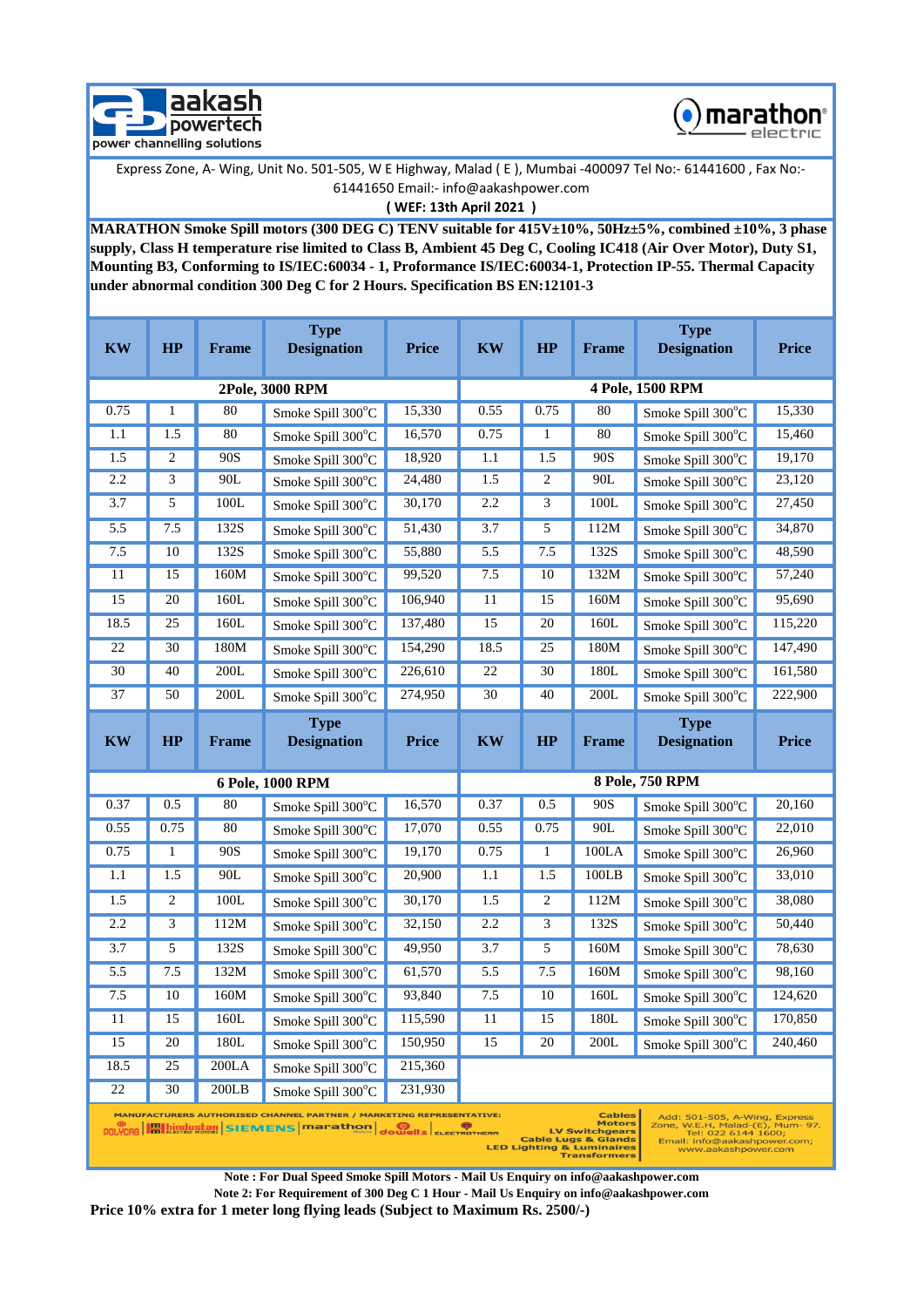



### **( WEF: 13th April 2021 )**

**MARATHON Smoke Spill motors (250 DEG C) TENV suitable for 415V±10%, 50Hz±5%, combined ±10%, 3 phase supply, Class H temperature rise limited to Class B, Ambient 45 Deg C, Cooling IC418 (Air Over Motor), Duty S1, Mounting B3, Conforming to IS/IEC:60034 - 1, Proformance IS/IEC:60034-1, Protection IP-55. Thermal Capacity under abnormal condition 250 Deg C for 2 Hours.**

| <b>KW</b>        | HP           | Frame | <b>Type</b><br><b>Designation</b> | <b>Price</b> | <b>KW</b>        | HP               | <b>Frame</b> | <b>Type</b><br><b>Designation</b> | <b>Price</b> |  |  |  |
|------------------|--------------|-------|-----------------------------------|--------------|------------------|------------------|--------------|-----------------------------------|--------------|--|--|--|
| 2 Pole, 3000 RPM |              |       |                                   |              |                  | 4 Pole, 1500 RPM |              |                                   |              |  |  |  |
| 0.75             | 1            | 80    | Smoke Spill 250°C                 | 14,720       | 0.55             | 0.75             | 80           | Smoke Spill 250°C                 | 14,720       |  |  |  |
| 1.1              | 1.5          | 80    | Smoke Spill 250°C                 | 15,950       | 0.75             | 1                | 80           | Smoke Spill 250°C                 | 14,840       |  |  |  |
| 1.5              | 2            | 90S   | Smoke Spill 250°C                 | 18,300       | 1.1              | 1.5              | 90S          | Smoke Spill 250°C                 | 18,430       |  |  |  |
| 2.2              | 3            | 90L   | Smoke Spill 250°C                 | 23,490       | 1.5              | 2                | 90L          | Smoke Spill 250°C                 | 22,260       |  |  |  |
| 3.7              | 5            | 100L  | Smoke Spill 250°C                 | 29,060       | 2.2              | 3                | 100L         | Smoke Spill 250°C                 | 26,460       |  |  |  |
| 5.5              | 7.5          | 132S  | Smoke Spill 250°C                 | 49,450       | 3.7              | 5                | 112M         | Smoke Spill 250°C                 | 33,510       |  |  |  |
| $7.5$            | 10           | 132S  | Smoke Spill 250°C                 | 53,780       | 5.5              | 7.5              | 132S         | Smoke Spill 250°C                 | 46,740       |  |  |  |
| 11               | 15           | 160M  | Smoke Spill 250°C                 | 95,690       | 7.5              | 10               | 132M         | Smoke Spill 250°C                 | 55,020       |  |  |  |
| 15               | 20           | 160L  | Smoke Spill 250°C                 | 102,740      | 11               | 15               | 160M         | Smoke Spill 250°C                 | 91,980       |  |  |  |
| 18.5             | 25           | 160L  | Smoke Spill 250°C                 | 132,160      | 15               | 20               | 160L         | Smoke Spill 250°C                 | 110,770      |  |  |  |
| 22               | 30           | 180M  | Smoke Spill 250°C                 | 148,350      | 18.5             | 25               | 180M         | Smoke Spill 250°C                 | 141,930      |  |  |  |
| $\overline{30}$  | 40           | 200L  | Smoke Spill 250°C                 | 217,960      | 22               | 30               | 180L         | Smoke Spill 250°C                 | 155,280      |  |  |  |
| 37               | 50           | 200L  | Smoke Spill 250°C                 | 264,440      | 30               | 40               | 200L         | Smoke Spill 250°C                 | 214,370      |  |  |  |
| <b>KW</b>        | HP           | Frame | <b>Type</b><br><b>Designation</b> | <b>Price</b> | <b>KW</b>        | HP               | <b>Frame</b> | <b>Type</b><br><b>Designation</b> | <b>Price</b> |  |  |  |
|                  |              |       | 6 Pole, 1000 RPM                  |              |                  |                  |              | 8 Pole, 750 RPM                   |              |  |  |  |
| 0.37             | 0.5          | 80    | Smoke Spill 250°C                 | 15,950       | 0.37             | 0.5              | 90S          | Smoke Spill 250°C                 | 19,290       |  |  |  |
| 0.55             | 0.75         | 80    | Smoke Spill 250°C                 | 16,450       | 0.55             | 0.75             | 90L          | Smoke Spill 250°C                 | 21,140       |  |  |  |
| 0.75             | $\mathbf{1}$ | 90S   | Smoke Spill 250°C                 | 18,430       | 0.75             | $\mathbf{1}$     | 100LA        | Smoke Spill 250°C                 | 25,970       |  |  |  |
| 1.1              | 1.5          | 90L   | Smoke Spill 250°C                 | 20,160       | 1.1              | 1.5              | 100LB        | Smoke Spill 250°C                 | 31,650       |  |  |  |
| 1.5              | 2            | 100L  | Smoke Spill 250°C                 | 29,060       | 1.5              | 2                | 112M         | Smoke Spill 250°C                 | 36,600       |  |  |  |
| 2.2              | 3            | 112M  | Smoke Spill 250°C                 | 30,910       | 2.2              | 3                | 132S         | Smoke Spill 250°C                 | 48,590       |  |  |  |
| 3.7              | 5            | 132S  | Smoke Spill 250°C                 | 48,100       | 3.7              | 5                | 160M         | Smoke Spill 250°C                 | 75,540       |  |  |  |
| 5.5              | 7.5          | 132M  | Smoke Spill 250°C                 | 59,220       | $\overline{5.5}$ | 7.5              | 160M         | Smoke Spill 250°C                 | 94,450       |  |  |  |
| $7.5$            | 10           | 160M  | Smoke Spill 250°C                 | 90,250       | 7.5              | 10               | 160L         | Smoke Spill 250°C                 | 119,800      |  |  |  |
| 11               |              |       |                                   |              |                  |                  |              |                                   |              |  |  |  |
|                  | 15           | 160L  | Smoke Spill 250°C                 | 111,140      | 11               | 15               | 180L         | Smoke Spill 250°C                 | 164,300      |  |  |  |
| 15               | 20           | 180L  | Smoke Spill 250°C                 | 145,140      | 15               | 20               | 200L         | Smoke Spill 250°C                 | 231,180      |  |  |  |
| 18.5             | 25           | 200LA | Smoke Spill 250°C                 | 207,080      |                  |                  |              |                                   |              |  |  |  |
| $\overline{22}$  | 30           | 200LB | Smoke Spill 250°C                 | 223,020      |                  |                  |              |                                   |              |  |  |  |

LED Lighting & Luminaires<br>LED Lighting & Luminaires<br>Transformers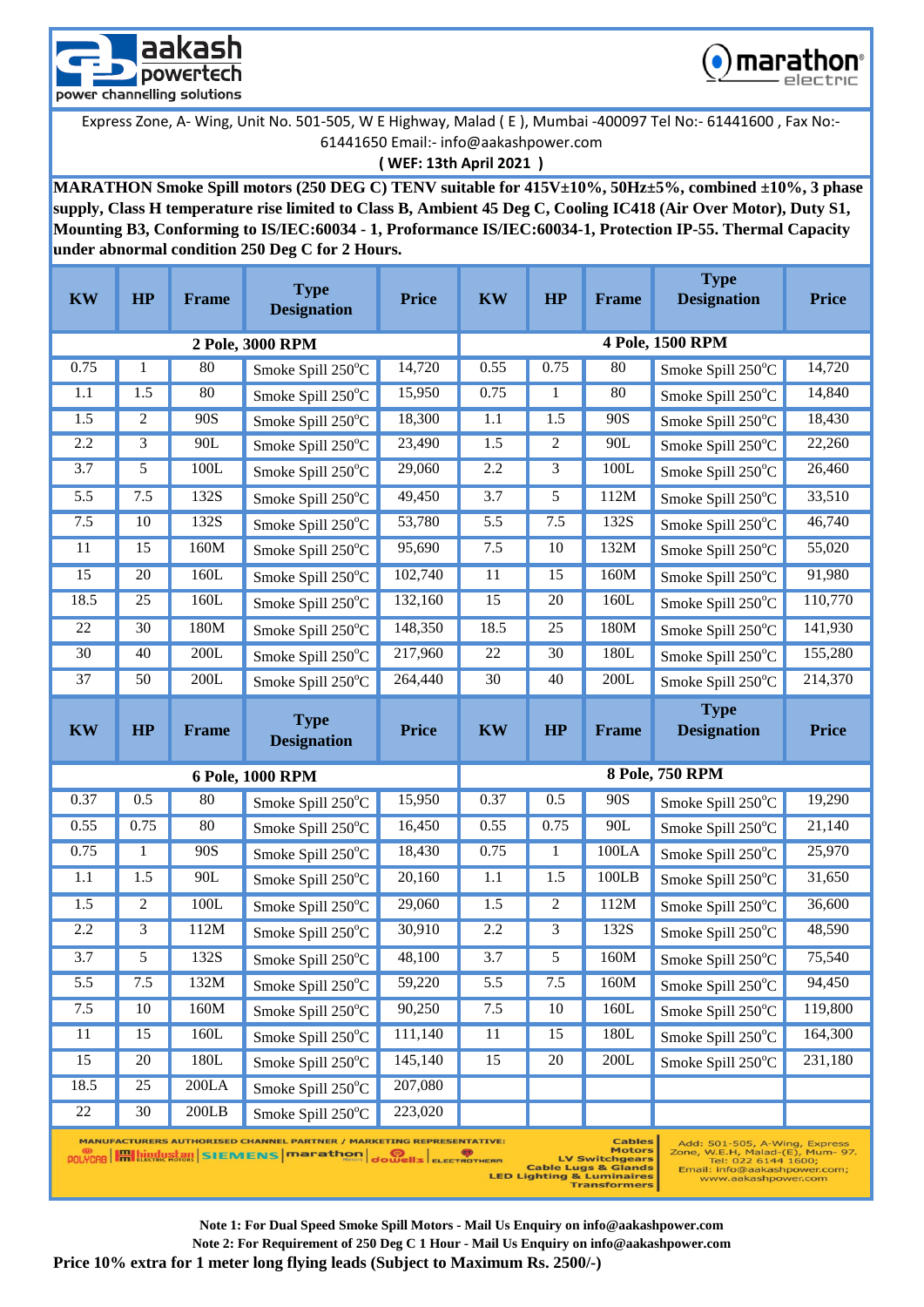



**( WEF: 13th April 2021 )**

#### **Cash Extras For Non - Standard Features of LT Motors**

|                | Frame Size: 71 To 355                                                               |                                                                                |                  |                      |  |  |  |  |
|----------------|-------------------------------------------------------------------------------------|--------------------------------------------------------------------------------|------------------|----------------------|--|--|--|--|
| <b>S. No.</b>  |                                                                                     | <b>Special Features</b>                                                        |                  | <b>Extra Price</b>   |  |  |  |  |
|                | <b>Shaft Extension</b>                                                              |                                                                                |                  |                      |  |  |  |  |
| 1              |                                                                                     | a.Double Cylindrical / Single Taper (1:10)                                     | 5%               |                      |  |  |  |  |
|                | b. Double Taper $(1:10)$                                                            |                                                                                |                  | 10%                  |  |  |  |  |
|                | Mounting                                                                            |                                                                                |                  |                      |  |  |  |  |
| 2              |                                                                                     | Standard flange and face mounting                                              |                  |                      |  |  |  |  |
|                | Upto 160 frame                                                                      |                                                                                |                  | 3.00%                |  |  |  |  |
|                | Frame 180 and above                                                                 |                                                                                |                  | 5.00%                |  |  |  |  |
|                | <b>Winding Treatment</b>                                                            |                                                                                |                  |                      |  |  |  |  |
|                | <b>Power House Treatment</b>                                                        |                                                                                |                  | 5%                   |  |  |  |  |
| 3              | <b>VPI</b> Treatment                                                                |                                                                                |                  | 5%                   |  |  |  |  |
|                |                                                                                     | Anticorrosive Treatment with Gelcoat on Winding Overhang                       |                  | 3%                   |  |  |  |  |
|                | Painting (External                                                                  |                                                                                |                  |                      |  |  |  |  |
|                |                                                                                     | Epoxy standard paint shade                                                     | 3%               |                      |  |  |  |  |
|                |                                                                                     | Epoxy non-standard paint shade                                                 |                  | 5%                   |  |  |  |  |
| $\overline{4}$ | Non Epoxy                                                                           |                                                                                |                  |                      |  |  |  |  |
|                | Non-standard Shade                                                                  |                                                                                |                  | 5% (Max. Rs.7,000/-) |  |  |  |  |
|                | <b>Paint Thickness</b>                                                              |                                                                                |                  |                      |  |  |  |  |
|                |                                                                                     | Paint thickness above 50 micron upto 150 micron                                |                  | 4%                   |  |  |  |  |
|                |                                                                                     | Paint thickness above 150 micron upto 215 micron                               |                  | 6%                   |  |  |  |  |
|                | Space Heater                                                                        |                                                                                |                  |                      |  |  |  |  |
|                | Upto Frame 160                                                                      |                                                                                |                  | Rs. 1200             |  |  |  |  |
| 5              | Frame 180 to 355 frame                                                              |                                                                                | Rs. 2650         |                      |  |  |  |  |
|                | Thermistor                                                                          |                                                                                |                  |                      |  |  |  |  |
|                | 3 Nos.                                                                              |                                                                                | Rs. 2150         |                      |  |  |  |  |
|                | 6 Nos.                                                                              |                                                                                |                  | Rs. 4300             |  |  |  |  |
|                | Non Standard Voltage                                                                |                                                                                |                  |                      |  |  |  |  |
| 6              |                                                                                     | Voltage 220 -550 with frequency 50 Hz or 60 Hz                                 | 3%               |                      |  |  |  |  |
|                | <b>Dual Voltage</b>                                                                 |                                                                                |                  | 5%                   |  |  |  |  |
| 7              | Non Standard RV / RA for Slipring Motors (Subject to confirmation from Works)<br>5% |                                                                                |                  |                      |  |  |  |  |
|                |                                                                                     | Vibration Level (IS-12075)                                                     |                  |                      |  |  |  |  |
| $\,8\,$        | <b>Normal Class</b>                                                                 |                                                                                | No Extra         |                      |  |  |  |  |
|                | Precision Class A, B, C                                                             |                                                                                |                  | On Request           |  |  |  |  |
|                |                                                                                     | <b>Testing Charges Per Motor</b>                                               |                  |                      |  |  |  |  |
|                | Frame Size                                                                          | Routine Test                                                                   | <b>Type Test</b> |                      |  |  |  |  |
| 9              | upto 132                                                                            | Rs. 1200                                                                       | Rs. 5000         |                      |  |  |  |  |
|                | 160-255                                                                             | Rs. 2400                                                                       | Rs. 7500         |                      |  |  |  |  |
|                | 250-280                                                                             | Rs. 3600                                                                       | Rs. 10000        |                      |  |  |  |  |
|                | 250-355                                                                             | Rs. 3600                                                                       | Rs. 15000        |                      |  |  |  |  |
| 10             |                                                                                     | Non Sparking Type (Type 'n')                                                   |                  | 10.00%               |  |  |  |  |
| 11             |                                                                                     | Increased Safety (Type 'e')                                                    |                  | 15%                  |  |  |  |  |
| 12             | <b>IP 56</b>                                                                        |                                                                                |                  | 5%                   |  |  |  |  |
| 13             | Class 'H'                                                                           |                                                                                |                  | 10%                  |  |  |  |  |
| 14             | Dual Speed Upto 8 Pole                                                              |                                                                                |                  | 10%                  |  |  |  |  |
|                |                                                                                     | Cable Gland (Non - FLP)                                                        |                  |                      |  |  |  |  |
| 15             | $80 - 132$                                                                          |                                                                                |                  | Rs. 800/Rs 1500      |  |  |  |  |
|                | $160 - 225$                                                                         |                                                                                |                  | Rs. 2000/Rs 2500     |  |  |  |  |
|                | $250 - 315$                                                                         |                                                                                |                  | Rs. 2500/Rs 4500     |  |  |  |  |
|                |                                                                                     | RTD (TerraMAX series frame 200-355 and for other product series frame 280-355) |                  |                      |  |  |  |  |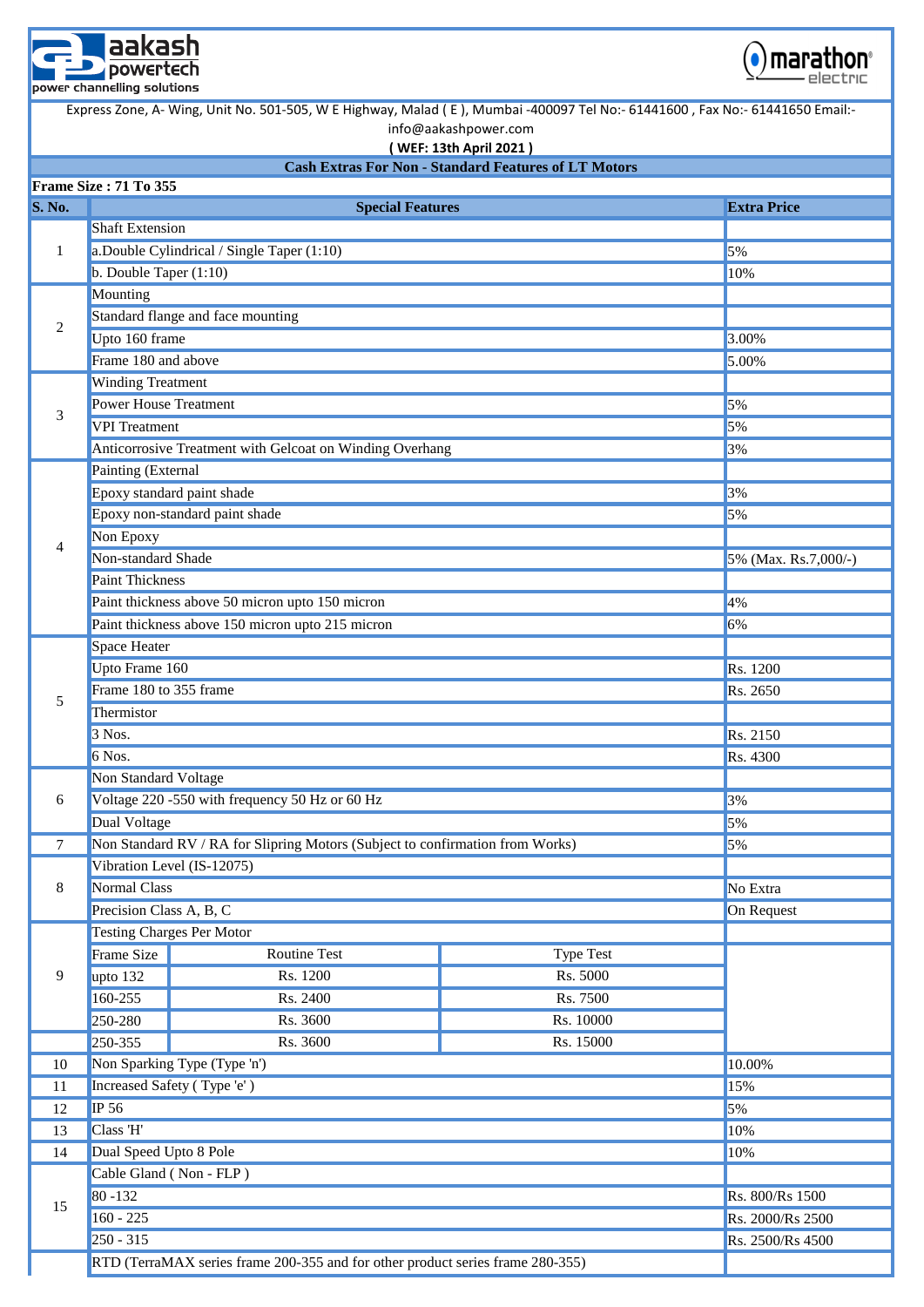



|    | Express Zone, A- Wing, Unit No. 501-505, W E Highway, Malad (E), Mumbai -400097 Tel No:- 61441600, Fax No:- 61441650 Email:-<br>info@aakashpower.com |                     |  |  |  |  |  |  |
|----|------------------------------------------------------------------------------------------------------------------------------------------------------|---------------------|--|--|--|--|--|--|
|    | (WEF: 13th April 2021)                                                                                                                               |                     |  |  |  |  |  |  |
|    | <b>Cash Extras For Non - Standard Features of LT Motors</b>                                                                                          |                     |  |  |  |  |  |  |
|    | 3 nos. simplex                                                                                                                                       | Rs. 4000            |  |  |  |  |  |  |
| 16 | 6 nos. simplex                                                                                                                                       | Rs. 8000            |  |  |  |  |  |  |
|    | 3 nos. duplex                                                                                                                                        | Rs. 8000            |  |  |  |  |  |  |
|    | 6 nos. duplex                                                                                                                                        |                     |  |  |  |  |  |  |
|    | Note: For lower frames, contact Regal.                                                                                                               | Rs. 16000           |  |  |  |  |  |  |
|    | BTD (TerraMAX series frame 200-355 and for other product series frame 280-355)                                                                       |                     |  |  |  |  |  |  |
| 17 | 2 nos. simplex                                                                                                                                       | Rs. 7500            |  |  |  |  |  |  |
|    | 2 nos. simplex                                                                                                                                       | Rs. 12000           |  |  |  |  |  |  |
|    | Note: For lower frames, contact Regal.                                                                                                               |                     |  |  |  |  |  |  |
|    | FLP - For Gas Group - I, Cable Sealing Box Arrangement                                                                                               |                     |  |  |  |  |  |  |
| 18 | <b>KF90L - KF132M</b>                                                                                                                                | Rs. 1700            |  |  |  |  |  |  |
|    | KF160M - KF225M                                                                                                                                      | Rs. 2000            |  |  |  |  |  |  |
|    | KF250M - KF355L                                                                                                                                      | Rs. 3600            |  |  |  |  |  |  |
| 19 | Fault Level Terminal Box (50 kA for 0.25 Sec)                                                                                                        |                     |  |  |  |  |  |  |
|    | Frame Size 280 & above                                                                                                                               | Rs. 50000           |  |  |  |  |  |  |
|    | Roller Bearing On DE Side                                                                                                                            |                     |  |  |  |  |  |  |
|    | Frame Size                                                                                                                                           |                     |  |  |  |  |  |  |
|    | D 132                                                                                                                                                | Rs. 1500            |  |  |  |  |  |  |
| 20 | D 160-180                                                                                                                                            | Rs. 2000            |  |  |  |  |  |  |
|    | D 200-250                                                                                                                                            | Rs. 3500            |  |  |  |  |  |  |
|    | D 280-315                                                                                                                                            | Rs. 6000            |  |  |  |  |  |  |
|    | D 355                                                                                                                                                | Rs. 9000            |  |  |  |  |  |  |
|    | Bigger Size Terminal Box (other than TerramAX motors range)                                                                                          |                     |  |  |  |  |  |  |
|    | Frame Size                                                                                                                                           |                     |  |  |  |  |  |  |
|    | D 112 - 132                                                                                                                                          | Rs. 1200            |  |  |  |  |  |  |
| 21 | D 160 - 180                                                                                                                                          | Rs. 2000            |  |  |  |  |  |  |
|    | D 200 - 225                                                                                                                                          | Rs. 3000            |  |  |  |  |  |  |
|    | D 250 - 280                                                                                                                                          | Rs. 5000            |  |  |  |  |  |  |
|    | D 315                                                                                                                                                | Rs. 7500            |  |  |  |  |  |  |
|    | Bigger Size Terminal Box for TerramAX motors range)                                                                                                  |                     |  |  |  |  |  |  |
|    | Frame Size                                                                                                                                           |                     |  |  |  |  |  |  |
| 22 | D 160 - 180                                                                                                                                          |                     |  |  |  |  |  |  |
|    | D 225-315                                                                                                                                            | 4%                  |  |  |  |  |  |  |
|    | Insulated Bearing Housing on NDE Side (Applicable for TerraMAX 315-355 & VD280 - VD355 Frame or                                                      | 3%                  |  |  |  |  |  |  |
|    | Frame Size                                                                                                                                           |                     |  |  |  |  |  |  |
|    | 280                                                                                                                                                  | Rs. 10000           |  |  |  |  |  |  |
|    | 315                                                                                                                                                  | Rs. 12000           |  |  |  |  |  |  |
| 23 | 355                                                                                                                                                  | Rs. 14000           |  |  |  |  |  |  |
|    |                                                                                                                                                      |                     |  |  |  |  |  |  |
|    | VVVF Driven Motor Frame Size 280 & above will be provided with Insulated Bearing Housing at NDE                                                      |                     |  |  |  |  |  |  |
|    | Side for both Variable Torque & Constant Torque Application                                                                                          |                     |  |  |  |  |  |  |
| 24 | Seaworthy / Export Packing                                                                                                                           | 7.5% (Max.Rs.15000) |  |  |  |  |  |  |
|    | Force Cooling (IC 416) arrangement (For Force Cooling of Lower Frames - refer to Work)                                                               |                     |  |  |  |  |  |  |
|    | $100 - 132$                                                                                                                                          | Rs. 15000           |  |  |  |  |  |  |
|    | $160 - 180$                                                                                                                                          | Rs. 15000           |  |  |  |  |  |  |
| 25 | $200 - 225$                                                                                                                                          | Rs. 20000           |  |  |  |  |  |  |
|    | 250-280                                                                                                                                              | Rs. 25000           |  |  |  |  |  |  |